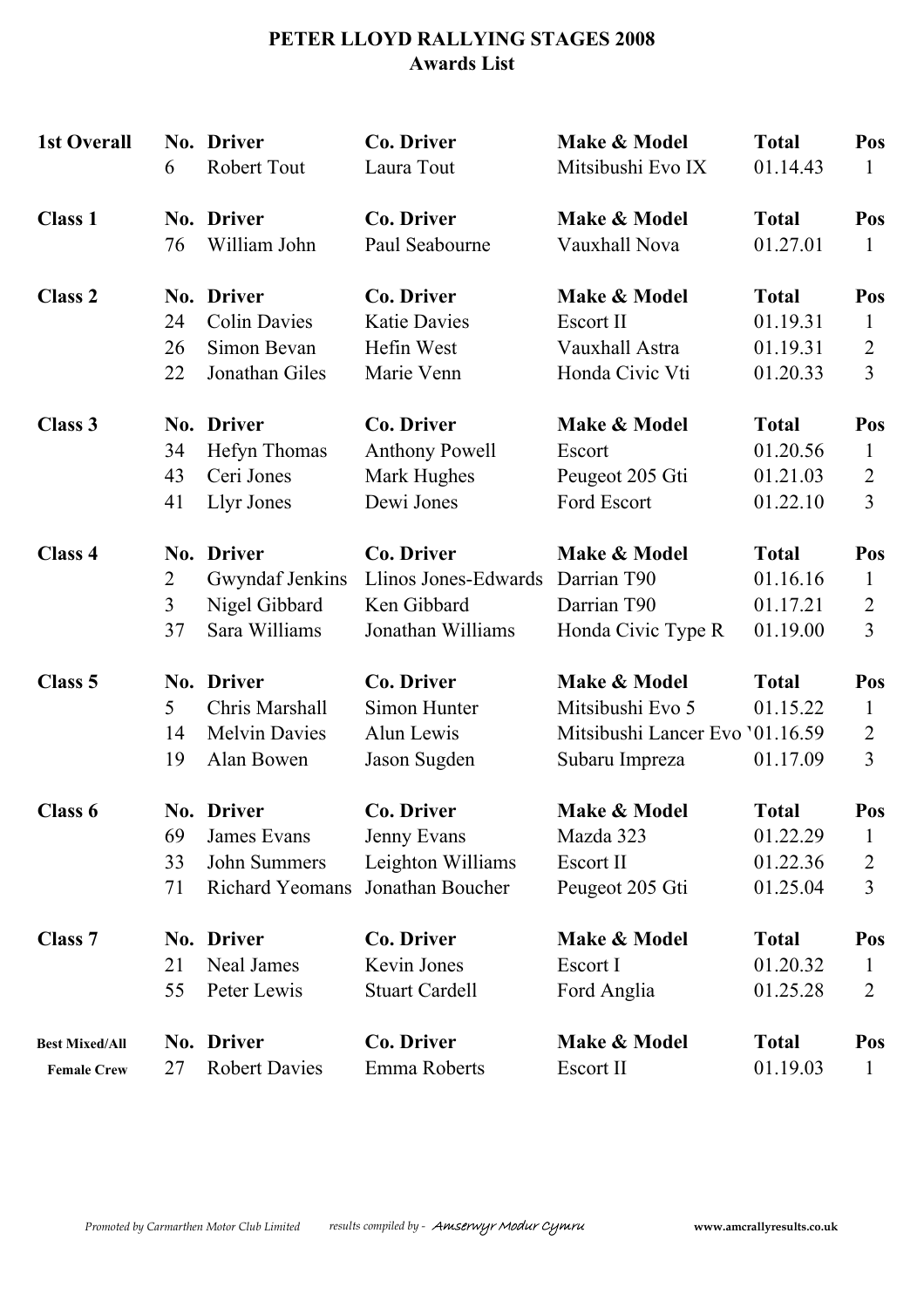# **PETER LLOYD RALLYING STAGES 2008 Overall Results**

| <b>Overall In Class</b><br><b>Car No Driver</b><br>Co. Driver<br>Make & Model<br><b>Class</b><br><b>Total</b><br>5<br>6<br><b>Robert Tout</b><br>Laura Tout<br>Mitsibushi Evo IX<br>01.14.43<br>1<br>5<br>Simon Hunter<br>5<br>$\overline{c}$<br>Chris Marshall<br>Mitsibushi Evo 5<br>01.15.22<br>1<br>$\overline{c}$<br>Llinos Jones-Edwards<br>Darrian T90<br>3<br>Gwyndaf Jenkins<br>4<br>01.16.16<br>1<br>$\overline{c}$<br>5<br>4<br>14<br><b>Melvin Davies</b><br>Alun Lewis<br>Mitsibushi Lancer Evo VI<br>01.16.59<br>3<br>5<br>19<br>01.17.09<br>5<br>Alan Bowen<br>Jason Sugden<br>Subaru Impreza<br>$\overline{c}$<br>3<br>Ken Gibbard<br>6<br>Nigel Gibbard<br>Darrian T90<br>4<br>01.17.21<br>3<br>$\boldsymbol{7}$<br>37<br>Sara Williams<br>Jonathan Williams<br>Honda Civic Type R<br>4<br>01.19.00<br>5<br>$8\,$<br>4<br>27<br><b>Robert Davies</b><br>Emma Roberts<br>Escort II<br>01.19.03<br>$\overline{c}$<br>9<br>24<br>$\mathbf{1}$<br><b>Colin Davies</b><br><b>Katie Davies</b><br>Escort II<br>01.19.31<br>$\overline{c}$<br>$\overline{2}$<br>10<br>26<br>Simon Bevan<br>Hefin West<br>Vauxhall Astra<br>01.19.31<br>5<br>5<br>11<br>10<br>Wyn Jones<br>Rosie Stephens<br>01.20.04<br>Subaru Impreza<br>$\overline{4}$<br>12<br>35<br>4<br>Wayne Palmer<br>Garth Ralph<br>01.20.20<br>Escort<br>$\boldsymbol{7}$<br>13<br>21<br>$\mathbf{1}$<br>Neal James<br>Kevin Jones<br>Escort I<br>01.20.32<br>$\overline{c}$<br>3<br>22<br>Jonathan Giles<br>Marie Venn<br>Honda Civic Vti<br>14<br>01.20.33<br>3<br>$\mathbf{1}$<br>34<br>15<br>Hefyn Thomas<br>Anthony Powell<br>Escort<br>01.20.56<br>$\overline{\mathbf{3}}$<br>$\overline{c}$<br>43<br>16<br>Ceri Jones<br>Mark Hughes<br>Peugeot 205 Gti<br>01.21.03<br>$\overline{c}$<br>4<br>17<br>46<br>Paul Joseph<br>Katie Martin<br>Toyota MR2<br>01.21.06<br>5<br>$\overline{c}$<br>23<br>18<br>Mark Jukes<br>Delyth Brown<br>01.21.07<br>Toyota Corolla<br>5<br>7<br>Andrew Williams<br>4<br>19<br>Lesley Morgan<br>Toyota Starlet<br>01.21.08<br>$\overline{c}$<br>6<br>20<br>16<br>Manny Borrelli<br>Ceri Morgan<br>Peugeot 106Gti<br>01.21.56<br>3<br>3<br>01.22.10<br>21<br>41<br>Llyr Jones<br>Dewi Jones<br>Ford Escort<br>69<br>01.22.29<br>22<br>1<br>James Evans<br>Jenny Evans<br>Mazda 323<br>6<br>23<br>6<br>11<br>Manfred Kampshchulte<br>Paul Jenkins<br>4<br>01.22.34<br>Escort<br>$\overline{\mathbf{c}}$<br>33<br>Leighton Williams<br>01.22.36<br>24<br>John Summers<br>Escort II<br>6<br>$\overline{7}$<br>62<br>Damian Gill<br>4<br>01.22.53<br>25<br>Phillip Tedstone<br>Escort<br>$\overline{4}$<br>29<br>3<br>26<br>Wyn Griffiths<br>Gareth Davies<br>Escort<br>01.22.57<br>3<br>5<br>27<br>15<br>Iwan Mayes<br>Carwyn Thomas<br>Escort II<br>01.24.05<br>5<br>6<br>Tim Murphy<br>28<br>63<br>Nathan Jones<br>Escort I<br>01.24.17<br>3<br>71<br>6<br>29<br>Richard Yeomans<br>Jonathan Boucher<br>01.25.04<br>Peugeot 205 Gti<br>4<br>70<br>6<br>30<br>Darrel Smith<br><b>Iestyn Pynn</b><br>Peugeot 205<br>01.25.20<br>$\boldsymbol{7}$<br>$\overline{c}$<br>55<br>31<br>Peter Lewis<br><b>Stuart Cardell</b><br>01.25.28<br>Ford Anglia<br>7<br>$\overline{c}$<br>32<br>48<br>James Tout<br>Tony Derrick<br>01.25.49<br>Peugeot 106 Gti<br>5<br>33<br>49<br>Len Giles<br>Helen Giles<br>6<br>01.25.55<br>Peugeot 309 Gti<br>6<br>3<br>34<br>30<br><b>Steve Wilks</b><br>Caroline Wilks<br>Escort II<br>01.26.36<br>$\overline{c}$<br>8<br>53<br>35<br>Craig Jones<br>Peter Chappelle<br>Peugeot 205 Gti<br>01.26.39<br>76<br>36<br>William John<br>Paul Seabourne<br>Vauxhall Nova<br>1<br>01.27.01<br>1<br>Ian Hucklebridge<br>Chris Williams<br>5<br>01.27.37<br>37<br>25<br>Escort<br>5<br>8<br>01.28.04<br>38<br>31<br>Chris Ransley<br><b>Steve Bishop</b><br>BMW M3<br>7<br>58<br>Dewi Mason<br>3<br>01.28.16<br>39<br>Mike Pugsley<br>Escort RS2000<br>6<br>Matthew Farr<br>01.28.39<br>40<br>44<br>Will Arrowsmith<br>Escort<br>6<br>7<br>Martin Curzon<br>Martin Richards<br>Vauxhall Astra<br>01.28.56<br>41<br>66<br>6<br>8<br>$\overline{4}$<br>01.29.12<br>42<br>17<br>Clive Mapp<br>David Mapp<br>Escort I<br>8<br>42<br>Conrad Law<br>Marc Corfield<br>Escort RS 2000<br>01.30.10<br>43<br>6<br>9<br>Alwyn Arrowsmith<br>Wayne Arrowsmith<br>Escort RS2000 MkII<br>01.30.22<br>44<br>72<br>6<br>5<br>9<br>45<br>45<br>Nick Eccles<br><b>Steve Eccles</b><br>Escort I<br>01.30.37<br>38<br>Paul Griffiths<br>$\overline{c}$<br>46<br>9<br>Andy Ducroq<br>Vauxhall Nova<br>01.31.15<br>$77 \,$<br>6<br>01.31.37<br>10<br>Ieuan Roberts<br>Teifion Bain<br>Peugeot 205<br>47<br>61<br>3<br>48<br>8<br>Ian Kenvin<br>Tobias Adam<br>Escort I<br>01.34.09<br>9<br>3<br>01.34.11<br>49<br>60<br>Richard Higgs<br>Michael Higgs<br>Escort II<br>Subaru WRC S9<br>5<br>$\mathbf{1}$<br>Peter Lloyd<br>Graham Handley<br>Non Starter<br>$\overline{\mathcal{A}}$<br>Paul Fowden<br>Gareth Davies<br>5<br>Non Starter<br>Subaru Impreza GpA<br>51<br>$\theta$<br>$\theta$<br>$\boldsymbol{0}$<br>$\boldsymbol{0}$<br>Non Starter<br>$8\,$<br>John Bray<br>Lowri James<br>Darrian T90<br>$\mathbf{1}$<br>Retired<br>$\overline{9}$<br>Nigel Jones<br>Eurig Howells<br>Subaru Sti RA<br>5<br>Retired<br><b>Tristan Bailey</b><br>James How<br>5<br>12<br>Subaru Impreza<br>Retired<br>5<br>Richard Preece<br>Anthony "Swiss" Glyua: Subaru Impreza<br>18<br>Retired<br>20<br>Emyr Morgan<br>Subaru Impreza Sti<br>5<br>Emyr Hall<br>Retired<br>28<br>Mathew Dance<br>Marc Mayes<br>Vauxhall Nova<br>$\overline{c}$<br>Retired |  |  |  |  | <b>Position Position</b> |
|---------------------------------------------------------------------------------------------------------------------------------------------------------------------------------------------------------------------------------------------------------------------------------------------------------------------------------------------------------------------------------------------------------------------------------------------------------------------------------------------------------------------------------------------------------------------------------------------------------------------------------------------------------------------------------------------------------------------------------------------------------------------------------------------------------------------------------------------------------------------------------------------------------------------------------------------------------------------------------------------------------------------------------------------------------------------------------------------------------------------------------------------------------------------------------------------------------------------------------------------------------------------------------------------------------------------------------------------------------------------------------------------------------------------------------------------------------------------------------------------------------------------------------------------------------------------------------------------------------------------------------------------------------------------------------------------------------------------------------------------------------------------------------------------------------------------------------------------------------------------------------------------------------------------------------------------------------------------------------------------------------------------------------------------------------------------------------------------------------------------------------------------------------------------------------------------------------------------------------------------------------------------------------------------------------------------------------------------------------------------------------------------------------------------------------------------------------------------------------------------------------------------------------------------------------------------------------------------------------------------------------------------------------------------------------------------------------------------------------------------------------------------------------------------------------------------------------------------------------------------------------------------------------------------------------------------------------------------------------------------------------------------------------------------------------------------------------------------------------------------------------------------------------------------------------------------------------------------------------------------------------------------------------------------------------------------------------------------------------------------------------------------------------------------------------------------------------------------------------------------------------------------------------------------------------------------------------------------------------------------------------------------------------------------------------------------------------------------------------------------------------------------------------------------------------------------------------------------------------------------------------------------------------------------------------------------------------------------------------------------------------------------------------------------------------------------------------------------------------------------------------------------------------------------------------------------------------------------------------------------------------------------------------------------------------------------------------------------------------------------------------------------------------------------------------------------------------------------------------------------------------------------------------------------------------------------------------------------------------------------------------------------------------------------------------------------------------------------------------------------------------------------------------------------------------------------------------------------------------------------------------------------------------------------------------------------------------------------------------------------------------------------------------------------------------------------------------------------------------------------------------------------------------------------------------------------------------------------------------------------------------------------------------------------------------------------------------------------------------------------------------------------------------------------------------------------------------------------------------------------------------------------------------------------|--|--|--|--|--------------------------|
|                                                                                                                                                                                                                                                                                                                                                                                                                                                                                                                                                                                                                                                                                                                                                                                                                                                                                                                                                                                                                                                                                                                                                                                                                                                                                                                                                                                                                                                                                                                                                                                                                                                                                                                                                                                                                                                                                                                                                                                                                                                                                                                                                                                                                                                                                                                                                                                                                                                                                                                                                                                                                                                                                                                                                                                                                                                                                                                                                                                                                                                                                                                                                                                                                                                                                                                                                                                                                                                                                                                                                                                                                                                                                                                                                                                                                                                                                                                                                                                                                                                                                                                                                                                                                                                                                                                                                                                                                                                                                                                                                                                                                                                                                                                                                                                                                                                                                                                                                                                                                                                                                                                                                                                                                                                                                                                                                                                                                                                                                                                                             |  |  |  |  |                          |
|                                                                                                                                                                                                                                                                                                                                                                                                                                                                                                                                                                                                                                                                                                                                                                                                                                                                                                                                                                                                                                                                                                                                                                                                                                                                                                                                                                                                                                                                                                                                                                                                                                                                                                                                                                                                                                                                                                                                                                                                                                                                                                                                                                                                                                                                                                                                                                                                                                                                                                                                                                                                                                                                                                                                                                                                                                                                                                                                                                                                                                                                                                                                                                                                                                                                                                                                                                                                                                                                                                                                                                                                                                                                                                                                                                                                                                                                                                                                                                                                                                                                                                                                                                                                                                                                                                                                                                                                                                                                                                                                                                                                                                                                                                                                                                                                                                                                                                                                                                                                                                                                                                                                                                                                                                                                                                                                                                                                                                                                                                                                             |  |  |  |  |                          |
|                                                                                                                                                                                                                                                                                                                                                                                                                                                                                                                                                                                                                                                                                                                                                                                                                                                                                                                                                                                                                                                                                                                                                                                                                                                                                                                                                                                                                                                                                                                                                                                                                                                                                                                                                                                                                                                                                                                                                                                                                                                                                                                                                                                                                                                                                                                                                                                                                                                                                                                                                                                                                                                                                                                                                                                                                                                                                                                                                                                                                                                                                                                                                                                                                                                                                                                                                                                                                                                                                                                                                                                                                                                                                                                                                                                                                                                                                                                                                                                                                                                                                                                                                                                                                                                                                                                                                                                                                                                                                                                                                                                                                                                                                                                                                                                                                                                                                                                                                                                                                                                                                                                                                                                                                                                                                                                                                                                                                                                                                                                                             |  |  |  |  |                          |
|                                                                                                                                                                                                                                                                                                                                                                                                                                                                                                                                                                                                                                                                                                                                                                                                                                                                                                                                                                                                                                                                                                                                                                                                                                                                                                                                                                                                                                                                                                                                                                                                                                                                                                                                                                                                                                                                                                                                                                                                                                                                                                                                                                                                                                                                                                                                                                                                                                                                                                                                                                                                                                                                                                                                                                                                                                                                                                                                                                                                                                                                                                                                                                                                                                                                                                                                                                                                                                                                                                                                                                                                                                                                                                                                                                                                                                                                                                                                                                                                                                                                                                                                                                                                                                                                                                                                                                                                                                                                                                                                                                                                                                                                                                                                                                                                                                                                                                                                                                                                                                                                                                                                                                                                                                                                                                                                                                                                                                                                                                                                             |  |  |  |  |                          |
|                                                                                                                                                                                                                                                                                                                                                                                                                                                                                                                                                                                                                                                                                                                                                                                                                                                                                                                                                                                                                                                                                                                                                                                                                                                                                                                                                                                                                                                                                                                                                                                                                                                                                                                                                                                                                                                                                                                                                                                                                                                                                                                                                                                                                                                                                                                                                                                                                                                                                                                                                                                                                                                                                                                                                                                                                                                                                                                                                                                                                                                                                                                                                                                                                                                                                                                                                                                                                                                                                                                                                                                                                                                                                                                                                                                                                                                                                                                                                                                                                                                                                                                                                                                                                                                                                                                                                                                                                                                                                                                                                                                                                                                                                                                                                                                                                                                                                                                                                                                                                                                                                                                                                                                                                                                                                                                                                                                                                                                                                                                                             |  |  |  |  |                          |
|                                                                                                                                                                                                                                                                                                                                                                                                                                                                                                                                                                                                                                                                                                                                                                                                                                                                                                                                                                                                                                                                                                                                                                                                                                                                                                                                                                                                                                                                                                                                                                                                                                                                                                                                                                                                                                                                                                                                                                                                                                                                                                                                                                                                                                                                                                                                                                                                                                                                                                                                                                                                                                                                                                                                                                                                                                                                                                                                                                                                                                                                                                                                                                                                                                                                                                                                                                                                                                                                                                                                                                                                                                                                                                                                                                                                                                                                                                                                                                                                                                                                                                                                                                                                                                                                                                                                                                                                                                                                                                                                                                                                                                                                                                                                                                                                                                                                                                                                                                                                                                                                                                                                                                                                                                                                                                                                                                                                                                                                                                                                             |  |  |  |  |                          |
|                                                                                                                                                                                                                                                                                                                                                                                                                                                                                                                                                                                                                                                                                                                                                                                                                                                                                                                                                                                                                                                                                                                                                                                                                                                                                                                                                                                                                                                                                                                                                                                                                                                                                                                                                                                                                                                                                                                                                                                                                                                                                                                                                                                                                                                                                                                                                                                                                                                                                                                                                                                                                                                                                                                                                                                                                                                                                                                                                                                                                                                                                                                                                                                                                                                                                                                                                                                                                                                                                                                                                                                                                                                                                                                                                                                                                                                                                                                                                                                                                                                                                                                                                                                                                                                                                                                                                                                                                                                                                                                                                                                                                                                                                                                                                                                                                                                                                                                                                                                                                                                                                                                                                                                                                                                                                                                                                                                                                                                                                                                                             |  |  |  |  |                          |
|                                                                                                                                                                                                                                                                                                                                                                                                                                                                                                                                                                                                                                                                                                                                                                                                                                                                                                                                                                                                                                                                                                                                                                                                                                                                                                                                                                                                                                                                                                                                                                                                                                                                                                                                                                                                                                                                                                                                                                                                                                                                                                                                                                                                                                                                                                                                                                                                                                                                                                                                                                                                                                                                                                                                                                                                                                                                                                                                                                                                                                                                                                                                                                                                                                                                                                                                                                                                                                                                                                                                                                                                                                                                                                                                                                                                                                                                                                                                                                                                                                                                                                                                                                                                                                                                                                                                                                                                                                                                                                                                                                                                                                                                                                                                                                                                                                                                                                                                                                                                                                                                                                                                                                                                                                                                                                                                                                                                                                                                                                                                             |  |  |  |  |                          |
|                                                                                                                                                                                                                                                                                                                                                                                                                                                                                                                                                                                                                                                                                                                                                                                                                                                                                                                                                                                                                                                                                                                                                                                                                                                                                                                                                                                                                                                                                                                                                                                                                                                                                                                                                                                                                                                                                                                                                                                                                                                                                                                                                                                                                                                                                                                                                                                                                                                                                                                                                                                                                                                                                                                                                                                                                                                                                                                                                                                                                                                                                                                                                                                                                                                                                                                                                                                                                                                                                                                                                                                                                                                                                                                                                                                                                                                                                                                                                                                                                                                                                                                                                                                                                                                                                                                                                                                                                                                                                                                                                                                                                                                                                                                                                                                                                                                                                                                                                                                                                                                                                                                                                                                                                                                                                                                                                                                                                                                                                                                                             |  |  |  |  |                          |
|                                                                                                                                                                                                                                                                                                                                                                                                                                                                                                                                                                                                                                                                                                                                                                                                                                                                                                                                                                                                                                                                                                                                                                                                                                                                                                                                                                                                                                                                                                                                                                                                                                                                                                                                                                                                                                                                                                                                                                                                                                                                                                                                                                                                                                                                                                                                                                                                                                                                                                                                                                                                                                                                                                                                                                                                                                                                                                                                                                                                                                                                                                                                                                                                                                                                                                                                                                                                                                                                                                                                                                                                                                                                                                                                                                                                                                                                                                                                                                                                                                                                                                                                                                                                                                                                                                                                                                                                                                                                                                                                                                                                                                                                                                                                                                                                                                                                                                                                                                                                                                                                                                                                                                                                                                                                                                                                                                                                                                                                                                                                             |  |  |  |  |                          |
|                                                                                                                                                                                                                                                                                                                                                                                                                                                                                                                                                                                                                                                                                                                                                                                                                                                                                                                                                                                                                                                                                                                                                                                                                                                                                                                                                                                                                                                                                                                                                                                                                                                                                                                                                                                                                                                                                                                                                                                                                                                                                                                                                                                                                                                                                                                                                                                                                                                                                                                                                                                                                                                                                                                                                                                                                                                                                                                                                                                                                                                                                                                                                                                                                                                                                                                                                                                                                                                                                                                                                                                                                                                                                                                                                                                                                                                                                                                                                                                                                                                                                                                                                                                                                                                                                                                                                                                                                                                                                                                                                                                                                                                                                                                                                                                                                                                                                                                                                                                                                                                                                                                                                                                                                                                                                                                                                                                                                                                                                                                                             |  |  |  |  |                          |
|                                                                                                                                                                                                                                                                                                                                                                                                                                                                                                                                                                                                                                                                                                                                                                                                                                                                                                                                                                                                                                                                                                                                                                                                                                                                                                                                                                                                                                                                                                                                                                                                                                                                                                                                                                                                                                                                                                                                                                                                                                                                                                                                                                                                                                                                                                                                                                                                                                                                                                                                                                                                                                                                                                                                                                                                                                                                                                                                                                                                                                                                                                                                                                                                                                                                                                                                                                                                                                                                                                                                                                                                                                                                                                                                                                                                                                                                                                                                                                                                                                                                                                                                                                                                                                                                                                                                                                                                                                                                                                                                                                                                                                                                                                                                                                                                                                                                                                                                                                                                                                                                                                                                                                                                                                                                                                                                                                                                                                                                                                                                             |  |  |  |  |                          |
|                                                                                                                                                                                                                                                                                                                                                                                                                                                                                                                                                                                                                                                                                                                                                                                                                                                                                                                                                                                                                                                                                                                                                                                                                                                                                                                                                                                                                                                                                                                                                                                                                                                                                                                                                                                                                                                                                                                                                                                                                                                                                                                                                                                                                                                                                                                                                                                                                                                                                                                                                                                                                                                                                                                                                                                                                                                                                                                                                                                                                                                                                                                                                                                                                                                                                                                                                                                                                                                                                                                                                                                                                                                                                                                                                                                                                                                                                                                                                                                                                                                                                                                                                                                                                                                                                                                                                                                                                                                                                                                                                                                                                                                                                                                                                                                                                                                                                                                                                                                                                                                                                                                                                                                                                                                                                                                                                                                                                                                                                                                                             |  |  |  |  |                          |
|                                                                                                                                                                                                                                                                                                                                                                                                                                                                                                                                                                                                                                                                                                                                                                                                                                                                                                                                                                                                                                                                                                                                                                                                                                                                                                                                                                                                                                                                                                                                                                                                                                                                                                                                                                                                                                                                                                                                                                                                                                                                                                                                                                                                                                                                                                                                                                                                                                                                                                                                                                                                                                                                                                                                                                                                                                                                                                                                                                                                                                                                                                                                                                                                                                                                                                                                                                                                                                                                                                                                                                                                                                                                                                                                                                                                                                                                                                                                                                                                                                                                                                                                                                                                                                                                                                                                                                                                                                                                                                                                                                                                                                                                                                                                                                                                                                                                                                                                                                                                                                                                                                                                                                                                                                                                                                                                                                                                                                                                                                                                             |  |  |  |  |                          |
|                                                                                                                                                                                                                                                                                                                                                                                                                                                                                                                                                                                                                                                                                                                                                                                                                                                                                                                                                                                                                                                                                                                                                                                                                                                                                                                                                                                                                                                                                                                                                                                                                                                                                                                                                                                                                                                                                                                                                                                                                                                                                                                                                                                                                                                                                                                                                                                                                                                                                                                                                                                                                                                                                                                                                                                                                                                                                                                                                                                                                                                                                                                                                                                                                                                                                                                                                                                                                                                                                                                                                                                                                                                                                                                                                                                                                                                                                                                                                                                                                                                                                                                                                                                                                                                                                                                                                                                                                                                                                                                                                                                                                                                                                                                                                                                                                                                                                                                                                                                                                                                                                                                                                                                                                                                                                                                                                                                                                                                                                                                                             |  |  |  |  |                          |
|                                                                                                                                                                                                                                                                                                                                                                                                                                                                                                                                                                                                                                                                                                                                                                                                                                                                                                                                                                                                                                                                                                                                                                                                                                                                                                                                                                                                                                                                                                                                                                                                                                                                                                                                                                                                                                                                                                                                                                                                                                                                                                                                                                                                                                                                                                                                                                                                                                                                                                                                                                                                                                                                                                                                                                                                                                                                                                                                                                                                                                                                                                                                                                                                                                                                                                                                                                                                                                                                                                                                                                                                                                                                                                                                                                                                                                                                                                                                                                                                                                                                                                                                                                                                                                                                                                                                                                                                                                                                                                                                                                                                                                                                                                                                                                                                                                                                                                                                                                                                                                                                                                                                                                                                                                                                                                                                                                                                                                                                                                                                             |  |  |  |  |                          |
|                                                                                                                                                                                                                                                                                                                                                                                                                                                                                                                                                                                                                                                                                                                                                                                                                                                                                                                                                                                                                                                                                                                                                                                                                                                                                                                                                                                                                                                                                                                                                                                                                                                                                                                                                                                                                                                                                                                                                                                                                                                                                                                                                                                                                                                                                                                                                                                                                                                                                                                                                                                                                                                                                                                                                                                                                                                                                                                                                                                                                                                                                                                                                                                                                                                                                                                                                                                                                                                                                                                                                                                                                                                                                                                                                                                                                                                                                                                                                                                                                                                                                                                                                                                                                                                                                                                                                                                                                                                                                                                                                                                                                                                                                                                                                                                                                                                                                                                                                                                                                                                                                                                                                                                                                                                                                                                                                                                                                                                                                                                                             |  |  |  |  |                          |
|                                                                                                                                                                                                                                                                                                                                                                                                                                                                                                                                                                                                                                                                                                                                                                                                                                                                                                                                                                                                                                                                                                                                                                                                                                                                                                                                                                                                                                                                                                                                                                                                                                                                                                                                                                                                                                                                                                                                                                                                                                                                                                                                                                                                                                                                                                                                                                                                                                                                                                                                                                                                                                                                                                                                                                                                                                                                                                                                                                                                                                                                                                                                                                                                                                                                                                                                                                                                                                                                                                                                                                                                                                                                                                                                                                                                                                                                                                                                                                                                                                                                                                                                                                                                                                                                                                                                                                                                                                                                                                                                                                                                                                                                                                                                                                                                                                                                                                                                                                                                                                                                                                                                                                                                                                                                                                                                                                                                                                                                                                                                             |  |  |  |  |                          |
|                                                                                                                                                                                                                                                                                                                                                                                                                                                                                                                                                                                                                                                                                                                                                                                                                                                                                                                                                                                                                                                                                                                                                                                                                                                                                                                                                                                                                                                                                                                                                                                                                                                                                                                                                                                                                                                                                                                                                                                                                                                                                                                                                                                                                                                                                                                                                                                                                                                                                                                                                                                                                                                                                                                                                                                                                                                                                                                                                                                                                                                                                                                                                                                                                                                                                                                                                                                                                                                                                                                                                                                                                                                                                                                                                                                                                                                                                                                                                                                                                                                                                                                                                                                                                                                                                                                                                                                                                                                                                                                                                                                                                                                                                                                                                                                                                                                                                                                                                                                                                                                                                                                                                                                                                                                                                                                                                                                                                                                                                                                                             |  |  |  |  |                          |
|                                                                                                                                                                                                                                                                                                                                                                                                                                                                                                                                                                                                                                                                                                                                                                                                                                                                                                                                                                                                                                                                                                                                                                                                                                                                                                                                                                                                                                                                                                                                                                                                                                                                                                                                                                                                                                                                                                                                                                                                                                                                                                                                                                                                                                                                                                                                                                                                                                                                                                                                                                                                                                                                                                                                                                                                                                                                                                                                                                                                                                                                                                                                                                                                                                                                                                                                                                                                                                                                                                                                                                                                                                                                                                                                                                                                                                                                                                                                                                                                                                                                                                                                                                                                                                                                                                                                                                                                                                                                                                                                                                                                                                                                                                                                                                                                                                                                                                                                                                                                                                                                                                                                                                                                                                                                                                                                                                                                                                                                                                                                             |  |  |  |  |                          |
|                                                                                                                                                                                                                                                                                                                                                                                                                                                                                                                                                                                                                                                                                                                                                                                                                                                                                                                                                                                                                                                                                                                                                                                                                                                                                                                                                                                                                                                                                                                                                                                                                                                                                                                                                                                                                                                                                                                                                                                                                                                                                                                                                                                                                                                                                                                                                                                                                                                                                                                                                                                                                                                                                                                                                                                                                                                                                                                                                                                                                                                                                                                                                                                                                                                                                                                                                                                                                                                                                                                                                                                                                                                                                                                                                                                                                                                                                                                                                                                                                                                                                                                                                                                                                                                                                                                                                                                                                                                                                                                                                                                                                                                                                                                                                                                                                                                                                                                                                                                                                                                                                                                                                                                                                                                                                                                                                                                                                                                                                                                                             |  |  |  |  |                          |
|                                                                                                                                                                                                                                                                                                                                                                                                                                                                                                                                                                                                                                                                                                                                                                                                                                                                                                                                                                                                                                                                                                                                                                                                                                                                                                                                                                                                                                                                                                                                                                                                                                                                                                                                                                                                                                                                                                                                                                                                                                                                                                                                                                                                                                                                                                                                                                                                                                                                                                                                                                                                                                                                                                                                                                                                                                                                                                                                                                                                                                                                                                                                                                                                                                                                                                                                                                                                                                                                                                                                                                                                                                                                                                                                                                                                                                                                                                                                                                                                                                                                                                                                                                                                                                                                                                                                                                                                                                                                                                                                                                                                                                                                                                                                                                                                                                                                                                                                                                                                                                                                                                                                                                                                                                                                                                                                                                                                                                                                                                                                             |  |  |  |  |                          |
|                                                                                                                                                                                                                                                                                                                                                                                                                                                                                                                                                                                                                                                                                                                                                                                                                                                                                                                                                                                                                                                                                                                                                                                                                                                                                                                                                                                                                                                                                                                                                                                                                                                                                                                                                                                                                                                                                                                                                                                                                                                                                                                                                                                                                                                                                                                                                                                                                                                                                                                                                                                                                                                                                                                                                                                                                                                                                                                                                                                                                                                                                                                                                                                                                                                                                                                                                                                                                                                                                                                                                                                                                                                                                                                                                                                                                                                                                                                                                                                                                                                                                                                                                                                                                                                                                                                                                                                                                                                                                                                                                                                                                                                                                                                                                                                                                                                                                                                                                                                                                                                                                                                                                                                                                                                                                                                                                                                                                                                                                                                                             |  |  |  |  |                          |
|                                                                                                                                                                                                                                                                                                                                                                                                                                                                                                                                                                                                                                                                                                                                                                                                                                                                                                                                                                                                                                                                                                                                                                                                                                                                                                                                                                                                                                                                                                                                                                                                                                                                                                                                                                                                                                                                                                                                                                                                                                                                                                                                                                                                                                                                                                                                                                                                                                                                                                                                                                                                                                                                                                                                                                                                                                                                                                                                                                                                                                                                                                                                                                                                                                                                                                                                                                                                                                                                                                                                                                                                                                                                                                                                                                                                                                                                                                                                                                                                                                                                                                                                                                                                                                                                                                                                                                                                                                                                                                                                                                                                                                                                                                                                                                                                                                                                                                                                                                                                                                                                                                                                                                                                                                                                                                                                                                                                                                                                                                                                             |  |  |  |  |                          |
|                                                                                                                                                                                                                                                                                                                                                                                                                                                                                                                                                                                                                                                                                                                                                                                                                                                                                                                                                                                                                                                                                                                                                                                                                                                                                                                                                                                                                                                                                                                                                                                                                                                                                                                                                                                                                                                                                                                                                                                                                                                                                                                                                                                                                                                                                                                                                                                                                                                                                                                                                                                                                                                                                                                                                                                                                                                                                                                                                                                                                                                                                                                                                                                                                                                                                                                                                                                                                                                                                                                                                                                                                                                                                                                                                                                                                                                                                                                                                                                                                                                                                                                                                                                                                                                                                                                                                                                                                                                                                                                                                                                                                                                                                                                                                                                                                                                                                                                                                                                                                                                                                                                                                                                                                                                                                                                                                                                                                                                                                                                                             |  |  |  |  |                          |
|                                                                                                                                                                                                                                                                                                                                                                                                                                                                                                                                                                                                                                                                                                                                                                                                                                                                                                                                                                                                                                                                                                                                                                                                                                                                                                                                                                                                                                                                                                                                                                                                                                                                                                                                                                                                                                                                                                                                                                                                                                                                                                                                                                                                                                                                                                                                                                                                                                                                                                                                                                                                                                                                                                                                                                                                                                                                                                                                                                                                                                                                                                                                                                                                                                                                                                                                                                                                                                                                                                                                                                                                                                                                                                                                                                                                                                                                                                                                                                                                                                                                                                                                                                                                                                                                                                                                                                                                                                                                                                                                                                                                                                                                                                                                                                                                                                                                                                                                                                                                                                                                                                                                                                                                                                                                                                                                                                                                                                                                                                                                             |  |  |  |  |                          |
|                                                                                                                                                                                                                                                                                                                                                                                                                                                                                                                                                                                                                                                                                                                                                                                                                                                                                                                                                                                                                                                                                                                                                                                                                                                                                                                                                                                                                                                                                                                                                                                                                                                                                                                                                                                                                                                                                                                                                                                                                                                                                                                                                                                                                                                                                                                                                                                                                                                                                                                                                                                                                                                                                                                                                                                                                                                                                                                                                                                                                                                                                                                                                                                                                                                                                                                                                                                                                                                                                                                                                                                                                                                                                                                                                                                                                                                                                                                                                                                                                                                                                                                                                                                                                                                                                                                                                                                                                                                                                                                                                                                                                                                                                                                                                                                                                                                                                                                                                                                                                                                                                                                                                                                                                                                                                                                                                                                                                                                                                                                                             |  |  |  |  |                          |
|                                                                                                                                                                                                                                                                                                                                                                                                                                                                                                                                                                                                                                                                                                                                                                                                                                                                                                                                                                                                                                                                                                                                                                                                                                                                                                                                                                                                                                                                                                                                                                                                                                                                                                                                                                                                                                                                                                                                                                                                                                                                                                                                                                                                                                                                                                                                                                                                                                                                                                                                                                                                                                                                                                                                                                                                                                                                                                                                                                                                                                                                                                                                                                                                                                                                                                                                                                                                                                                                                                                                                                                                                                                                                                                                                                                                                                                                                                                                                                                                                                                                                                                                                                                                                                                                                                                                                                                                                                                                                                                                                                                                                                                                                                                                                                                                                                                                                                                                                                                                                                                                                                                                                                                                                                                                                                                                                                                                                                                                                                                                             |  |  |  |  |                          |
|                                                                                                                                                                                                                                                                                                                                                                                                                                                                                                                                                                                                                                                                                                                                                                                                                                                                                                                                                                                                                                                                                                                                                                                                                                                                                                                                                                                                                                                                                                                                                                                                                                                                                                                                                                                                                                                                                                                                                                                                                                                                                                                                                                                                                                                                                                                                                                                                                                                                                                                                                                                                                                                                                                                                                                                                                                                                                                                                                                                                                                                                                                                                                                                                                                                                                                                                                                                                                                                                                                                                                                                                                                                                                                                                                                                                                                                                                                                                                                                                                                                                                                                                                                                                                                                                                                                                                                                                                                                                                                                                                                                                                                                                                                                                                                                                                                                                                                                                                                                                                                                                                                                                                                                                                                                                                                                                                                                                                                                                                                                                             |  |  |  |  |                          |
|                                                                                                                                                                                                                                                                                                                                                                                                                                                                                                                                                                                                                                                                                                                                                                                                                                                                                                                                                                                                                                                                                                                                                                                                                                                                                                                                                                                                                                                                                                                                                                                                                                                                                                                                                                                                                                                                                                                                                                                                                                                                                                                                                                                                                                                                                                                                                                                                                                                                                                                                                                                                                                                                                                                                                                                                                                                                                                                                                                                                                                                                                                                                                                                                                                                                                                                                                                                                                                                                                                                                                                                                                                                                                                                                                                                                                                                                                                                                                                                                                                                                                                                                                                                                                                                                                                                                                                                                                                                                                                                                                                                                                                                                                                                                                                                                                                                                                                                                                                                                                                                                                                                                                                                                                                                                                                                                                                                                                                                                                                                                             |  |  |  |  |                          |
|                                                                                                                                                                                                                                                                                                                                                                                                                                                                                                                                                                                                                                                                                                                                                                                                                                                                                                                                                                                                                                                                                                                                                                                                                                                                                                                                                                                                                                                                                                                                                                                                                                                                                                                                                                                                                                                                                                                                                                                                                                                                                                                                                                                                                                                                                                                                                                                                                                                                                                                                                                                                                                                                                                                                                                                                                                                                                                                                                                                                                                                                                                                                                                                                                                                                                                                                                                                                                                                                                                                                                                                                                                                                                                                                                                                                                                                                                                                                                                                                                                                                                                                                                                                                                                                                                                                                                                                                                                                                                                                                                                                                                                                                                                                                                                                                                                                                                                                                                                                                                                                                                                                                                                                                                                                                                                                                                                                                                                                                                                                                             |  |  |  |  |                          |
|                                                                                                                                                                                                                                                                                                                                                                                                                                                                                                                                                                                                                                                                                                                                                                                                                                                                                                                                                                                                                                                                                                                                                                                                                                                                                                                                                                                                                                                                                                                                                                                                                                                                                                                                                                                                                                                                                                                                                                                                                                                                                                                                                                                                                                                                                                                                                                                                                                                                                                                                                                                                                                                                                                                                                                                                                                                                                                                                                                                                                                                                                                                                                                                                                                                                                                                                                                                                                                                                                                                                                                                                                                                                                                                                                                                                                                                                                                                                                                                                                                                                                                                                                                                                                                                                                                                                                                                                                                                                                                                                                                                                                                                                                                                                                                                                                                                                                                                                                                                                                                                                                                                                                                                                                                                                                                                                                                                                                                                                                                                                             |  |  |  |  |                          |
|                                                                                                                                                                                                                                                                                                                                                                                                                                                                                                                                                                                                                                                                                                                                                                                                                                                                                                                                                                                                                                                                                                                                                                                                                                                                                                                                                                                                                                                                                                                                                                                                                                                                                                                                                                                                                                                                                                                                                                                                                                                                                                                                                                                                                                                                                                                                                                                                                                                                                                                                                                                                                                                                                                                                                                                                                                                                                                                                                                                                                                                                                                                                                                                                                                                                                                                                                                                                                                                                                                                                                                                                                                                                                                                                                                                                                                                                                                                                                                                                                                                                                                                                                                                                                                                                                                                                                                                                                                                                                                                                                                                                                                                                                                                                                                                                                                                                                                                                                                                                                                                                                                                                                                                                                                                                                                                                                                                                                                                                                                                                             |  |  |  |  |                          |
|                                                                                                                                                                                                                                                                                                                                                                                                                                                                                                                                                                                                                                                                                                                                                                                                                                                                                                                                                                                                                                                                                                                                                                                                                                                                                                                                                                                                                                                                                                                                                                                                                                                                                                                                                                                                                                                                                                                                                                                                                                                                                                                                                                                                                                                                                                                                                                                                                                                                                                                                                                                                                                                                                                                                                                                                                                                                                                                                                                                                                                                                                                                                                                                                                                                                                                                                                                                                                                                                                                                                                                                                                                                                                                                                                                                                                                                                                                                                                                                                                                                                                                                                                                                                                                                                                                                                                                                                                                                                                                                                                                                                                                                                                                                                                                                                                                                                                                                                                                                                                                                                                                                                                                                                                                                                                                                                                                                                                                                                                                                                             |  |  |  |  |                          |
|                                                                                                                                                                                                                                                                                                                                                                                                                                                                                                                                                                                                                                                                                                                                                                                                                                                                                                                                                                                                                                                                                                                                                                                                                                                                                                                                                                                                                                                                                                                                                                                                                                                                                                                                                                                                                                                                                                                                                                                                                                                                                                                                                                                                                                                                                                                                                                                                                                                                                                                                                                                                                                                                                                                                                                                                                                                                                                                                                                                                                                                                                                                                                                                                                                                                                                                                                                                                                                                                                                                                                                                                                                                                                                                                                                                                                                                                                                                                                                                                                                                                                                                                                                                                                                                                                                                                                                                                                                                                                                                                                                                                                                                                                                                                                                                                                                                                                                                                                                                                                                                                                                                                                                                                                                                                                                                                                                                                                                                                                                                                             |  |  |  |  |                          |
|                                                                                                                                                                                                                                                                                                                                                                                                                                                                                                                                                                                                                                                                                                                                                                                                                                                                                                                                                                                                                                                                                                                                                                                                                                                                                                                                                                                                                                                                                                                                                                                                                                                                                                                                                                                                                                                                                                                                                                                                                                                                                                                                                                                                                                                                                                                                                                                                                                                                                                                                                                                                                                                                                                                                                                                                                                                                                                                                                                                                                                                                                                                                                                                                                                                                                                                                                                                                                                                                                                                                                                                                                                                                                                                                                                                                                                                                                                                                                                                                                                                                                                                                                                                                                                                                                                                                                                                                                                                                                                                                                                                                                                                                                                                                                                                                                                                                                                                                                                                                                                                                                                                                                                                                                                                                                                                                                                                                                                                                                                                                             |  |  |  |  |                          |
|                                                                                                                                                                                                                                                                                                                                                                                                                                                                                                                                                                                                                                                                                                                                                                                                                                                                                                                                                                                                                                                                                                                                                                                                                                                                                                                                                                                                                                                                                                                                                                                                                                                                                                                                                                                                                                                                                                                                                                                                                                                                                                                                                                                                                                                                                                                                                                                                                                                                                                                                                                                                                                                                                                                                                                                                                                                                                                                                                                                                                                                                                                                                                                                                                                                                                                                                                                                                                                                                                                                                                                                                                                                                                                                                                                                                                                                                                                                                                                                                                                                                                                                                                                                                                                                                                                                                                                                                                                                                                                                                                                                                                                                                                                                                                                                                                                                                                                                                                                                                                                                                                                                                                                                                                                                                                                                                                                                                                                                                                                                                             |  |  |  |  |                          |
|                                                                                                                                                                                                                                                                                                                                                                                                                                                                                                                                                                                                                                                                                                                                                                                                                                                                                                                                                                                                                                                                                                                                                                                                                                                                                                                                                                                                                                                                                                                                                                                                                                                                                                                                                                                                                                                                                                                                                                                                                                                                                                                                                                                                                                                                                                                                                                                                                                                                                                                                                                                                                                                                                                                                                                                                                                                                                                                                                                                                                                                                                                                                                                                                                                                                                                                                                                                                                                                                                                                                                                                                                                                                                                                                                                                                                                                                                                                                                                                                                                                                                                                                                                                                                                                                                                                                                                                                                                                                                                                                                                                                                                                                                                                                                                                                                                                                                                                                                                                                                                                                                                                                                                                                                                                                                                                                                                                                                                                                                                                                             |  |  |  |  |                          |
|                                                                                                                                                                                                                                                                                                                                                                                                                                                                                                                                                                                                                                                                                                                                                                                                                                                                                                                                                                                                                                                                                                                                                                                                                                                                                                                                                                                                                                                                                                                                                                                                                                                                                                                                                                                                                                                                                                                                                                                                                                                                                                                                                                                                                                                                                                                                                                                                                                                                                                                                                                                                                                                                                                                                                                                                                                                                                                                                                                                                                                                                                                                                                                                                                                                                                                                                                                                                                                                                                                                                                                                                                                                                                                                                                                                                                                                                                                                                                                                                                                                                                                                                                                                                                                                                                                                                                                                                                                                                                                                                                                                                                                                                                                                                                                                                                                                                                                                                                                                                                                                                                                                                                                                                                                                                                                                                                                                                                                                                                                                                             |  |  |  |  |                          |
|                                                                                                                                                                                                                                                                                                                                                                                                                                                                                                                                                                                                                                                                                                                                                                                                                                                                                                                                                                                                                                                                                                                                                                                                                                                                                                                                                                                                                                                                                                                                                                                                                                                                                                                                                                                                                                                                                                                                                                                                                                                                                                                                                                                                                                                                                                                                                                                                                                                                                                                                                                                                                                                                                                                                                                                                                                                                                                                                                                                                                                                                                                                                                                                                                                                                                                                                                                                                                                                                                                                                                                                                                                                                                                                                                                                                                                                                                                                                                                                                                                                                                                                                                                                                                                                                                                                                                                                                                                                                                                                                                                                                                                                                                                                                                                                                                                                                                                                                                                                                                                                                                                                                                                                                                                                                                                                                                                                                                                                                                                                                             |  |  |  |  |                          |
|                                                                                                                                                                                                                                                                                                                                                                                                                                                                                                                                                                                                                                                                                                                                                                                                                                                                                                                                                                                                                                                                                                                                                                                                                                                                                                                                                                                                                                                                                                                                                                                                                                                                                                                                                                                                                                                                                                                                                                                                                                                                                                                                                                                                                                                                                                                                                                                                                                                                                                                                                                                                                                                                                                                                                                                                                                                                                                                                                                                                                                                                                                                                                                                                                                                                                                                                                                                                                                                                                                                                                                                                                                                                                                                                                                                                                                                                                                                                                                                                                                                                                                                                                                                                                                                                                                                                                                                                                                                                                                                                                                                                                                                                                                                                                                                                                                                                                                                                                                                                                                                                                                                                                                                                                                                                                                                                                                                                                                                                                                                                             |  |  |  |  |                          |
|                                                                                                                                                                                                                                                                                                                                                                                                                                                                                                                                                                                                                                                                                                                                                                                                                                                                                                                                                                                                                                                                                                                                                                                                                                                                                                                                                                                                                                                                                                                                                                                                                                                                                                                                                                                                                                                                                                                                                                                                                                                                                                                                                                                                                                                                                                                                                                                                                                                                                                                                                                                                                                                                                                                                                                                                                                                                                                                                                                                                                                                                                                                                                                                                                                                                                                                                                                                                                                                                                                                                                                                                                                                                                                                                                                                                                                                                                                                                                                                                                                                                                                                                                                                                                                                                                                                                                                                                                                                                                                                                                                                                                                                                                                                                                                                                                                                                                                                                                                                                                                                                                                                                                                                                                                                                                                                                                                                                                                                                                                                                             |  |  |  |  |                          |
|                                                                                                                                                                                                                                                                                                                                                                                                                                                                                                                                                                                                                                                                                                                                                                                                                                                                                                                                                                                                                                                                                                                                                                                                                                                                                                                                                                                                                                                                                                                                                                                                                                                                                                                                                                                                                                                                                                                                                                                                                                                                                                                                                                                                                                                                                                                                                                                                                                                                                                                                                                                                                                                                                                                                                                                                                                                                                                                                                                                                                                                                                                                                                                                                                                                                                                                                                                                                                                                                                                                                                                                                                                                                                                                                                                                                                                                                                                                                                                                                                                                                                                                                                                                                                                                                                                                                                                                                                                                                                                                                                                                                                                                                                                                                                                                                                                                                                                                                                                                                                                                                                                                                                                                                                                                                                                                                                                                                                                                                                                                                             |  |  |  |  |                          |
|                                                                                                                                                                                                                                                                                                                                                                                                                                                                                                                                                                                                                                                                                                                                                                                                                                                                                                                                                                                                                                                                                                                                                                                                                                                                                                                                                                                                                                                                                                                                                                                                                                                                                                                                                                                                                                                                                                                                                                                                                                                                                                                                                                                                                                                                                                                                                                                                                                                                                                                                                                                                                                                                                                                                                                                                                                                                                                                                                                                                                                                                                                                                                                                                                                                                                                                                                                                                                                                                                                                                                                                                                                                                                                                                                                                                                                                                                                                                                                                                                                                                                                                                                                                                                                                                                                                                                                                                                                                                                                                                                                                                                                                                                                                                                                                                                                                                                                                                                                                                                                                                                                                                                                                                                                                                                                                                                                                                                                                                                                                                             |  |  |  |  |                          |
|                                                                                                                                                                                                                                                                                                                                                                                                                                                                                                                                                                                                                                                                                                                                                                                                                                                                                                                                                                                                                                                                                                                                                                                                                                                                                                                                                                                                                                                                                                                                                                                                                                                                                                                                                                                                                                                                                                                                                                                                                                                                                                                                                                                                                                                                                                                                                                                                                                                                                                                                                                                                                                                                                                                                                                                                                                                                                                                                                                                                                                                                                                                                                                                                                                                                                                                                                                                                                                                                                                                                                                                                                                                                                                                                                                                                                                                                                                                                                                                                                                                                                                                                                                                                                                                                                                                                                                                                                                                                                                                                                                                                                                                                                                                                                                                                                                                                                                                                                                                                                                                                                                                                                                                                                                                                                                                                                                                                                                                                                                                                             |  |  |  |  |                          |
|                                                                                                                                                                                                                                                                                                                                                                                                                                                                                                                                                                                                                                                                                                                                                                                                                                                                                                                                                                                                                                                                                                                                                                                                                                                                                                                                                                                                                                                                                                                                                                                                                                                                                                                                                                                                                                                                                                                                                                                                                                                                                                                                                                                                                                                                                                                                                                                                                                                                                                                                                                                                                                                                                                                                                                                                                                                                                                                                                                                                                                                                                                                                                                                                                                                                                                                                                                                                                                                                                                                                                                                                                                                                                                                                                                                                                                                                                                                                                                                                                                                                                                                                                                                                                                                                                                                                                                                                                                                                                                                                                                                                                                                                                                                                                                                                                                                                                                                                                                                                                                                                                                                                                                                                                                                                                                                                                                                                                                                                                                                                             |  |  |  |  |                          |
|                                                                                                                                                                                                                                                                                                                                                                                                                                                                                                                                                                                                                                                                                                                                                                                                                                                                                                                                                                                                                                                                                                                                                                                                                                                                                                                                                                                                                                                                                                                                                                                                                                                                                                                                                                                                                                                                                                                                                                                                                                                                                                                                                                                                                                                                                                                                                                                                                                                                                                                                                                                                                                                                                                                                                                                                                                                                                                                                                                                                                                                                                                                                                                                                                                                                                                                                                                                                                                                                                                                                                                                                                                                                                                                                                                                                                                                                                                                                                                                                                                                                                                                                                                                                                                                                                                                                                                                                                                                                                                                                                                                                                                                                                                                                                                                                                                                                                                                                                                                                                                                                                                                                                                                                                                                                                                                                                                                                                                                                                                                                             |  |  |  |  |                          |
|                                                                                                                                                                                                                                                                                                                                                                                                                                                                                                                                                                                                                                                                                                                                                                                                                                                                                                                                                                                                                                                                                                                                                                                                                                                                                                                                                                                                                                                                                                                                                                                                                                                                                                                                                                                                                                                                                                                                                                                                                                                                                                                                                                                                                                                                                                                                                                                                                                                                                                                                                                                                                                                                                                                                                                                                                                                                                                                                                                                                                                                                                                                                                                                                                                                                                                                                                                                                                                                                                                                                                                                                                                                                                                                                                                                                                                                                                                                                                                                                                                                                                                                                                                                                                                                                                                                                                                                                                                                                                                                                                                                                                                                                                                                                                                                                                                                                                                                                                                                                                                                                                                                                                                                                                                                                                                                                                                                                                                                                                                                                             |  |  |  |  |                          |
|                                                                                                                                                                                                                                                                                                                                                                                                                                                                                                                                                                                                                                                                                                                                                                                                                                                                                                                                                                                                                                                                                                                                                                                                                                                                                                                                                                                                                                                                                                                                                                                                                                                                                                                                                                                                                                                                                                                                                                                                                                                                                                                                                                                                                                                                                                                                                                                                                                                                                                                                                                                                                                                                                                                                                                                                                                                                                                                                                                                                                                                                                                                                                                                                                                                                                                                                                                                                                                                                                                                                                                                                                                                                                                                                                                                                                                                                                                                                                                                                                                                                                                                                                                                                                                                                                                                                                                                                                                                                                                                                                                                                                                                                                                                                                                                                                                                                                                                                                                                                                                                                                                                                                                                                                                                                                                                                                                                                                                                                                                                                             |  |  |  |  |                          |
|                                                                                                                                                                                                                                                                                                                                                                                                                                                                                                                                                                                                                                                                                                                                                                                                                                                                                                                                                                                                                                                                                                                                                                                                                                                                                                                                                                                                                                                                                                                                                                                                                                                                                                                                                                                                                                                                                                                                                                                                                                                                                                                                                                                                                                                                                                                                                                                                                                                                                                                                                                                                                                                                                                                                                                                                                                                                                                                                                                                                                                                                                                                                                                                                                                                                                                                                                                                                                                                                                                                                                                                                                                                                                                                                                                                                                                                                                                                                                                                                                                                                                                                                                                                                                                                                                                                                                                                                                                                                                                                                                                                                                                                                                                                                                                                                                                                                                                                                                                                                                                                                                                                                                                                                                                                                                                                                                                                                                                                                                                                                             |  |  |  |  |                          |
|                                                                                                                                                                                                                                                                                                                                                                                                                                                                                                                                                                                                                                                                                                                                                                                                                                                                                                                                                                                                                                                                                                                                                                                                                                                                                                                                                                                                                                                                                                                                                                                                                                                                                                                                                                                                                                                                                                                                                                                                                                                                                                                                                                                                                                                                                                                                                                                                                                                                                                                                                                                                                                                                                                                                                                                                                                                                                                                                                                                                                                                                                                                                                                                                                                                                                                                                                                                                                                                                                                                                                                                                                                                                                                                                                                                                                                                                                                                                                                                                                                                                                                                                                                                                                                                                                                                                                                                                                                                                                                                                                                                                                                                                                                                                                                                                                                                                                                                                                                                                                                                                                                                                                                                                                                                                                                                                                                                                                                                                                                                                             |  |  |  |  |                          |
|                                                                                                                                                                                                                                                                                                                                                                                                                                                                                                                                                                                                                                                                                                                                                                                                                                                                                                                                                                                                                                                                                                                                                                                                                                                                                                                                                                                                                                                                                                                                                                                                                                                                                                                                                                                                                                                                                                                                                                                                                                                                                                                                                                                                                                                                                                                                                                                                                                                                                                                                                                                                                                                                                                                                                                                                                                                                                                                                                                                                                                                                                                                                                                                                                                                                                                                                                                                                                                                                                                                                                                                                                                                                                                                                                                                                                                                                                                                                                                                                                                                                                                                                                                                                                                                                                                                                                                                                                                                                                                                                                                                                                                                                                                                                                                                                                                                                                                                                                                                                                                                                                                                                                                                                                                                                                                                                                                                                                                                                                                                                             |  |  |  |  |                          |
|                                                                                                                                                                                                                                                                                                                                                                                                                                                                                                                                                                                                                                                                                                                                                                                                                                                                                                                                                                                                                                                                                                                                                                                                                                                                                                                                                                                                                                                                                                                                                                                                                                                                                                                                                                                                                                                                                                                                                                                                                                                                                                                                                                                                                                                                                                                                                                                                                                                                                                                                                                                                                                                                                                                                                                                                                                                                                                                                                                                                                                                                                                                                                                                                                                                                                                                                                                                                                                                                                                                                                                                                                                                                                                                                                                                                                                                                                                                                                                                                                                                                                                                                                                                                                                                                                                                                                                                                                                                                                                                                                                                                                                                                                                                                                                                                                                                                                                                                                                                                                                                                                                                                                                                                                                                                                                                                                                                                                                                                                                                                             |  |  |  |  |                          |
|                                                                                                                                                                                                                                                                                                                                                                                                                                                                                                                                                                                                                                                                                                                                                                                                                                                                                                                                                                                                                                                                                                                                                                                                                                                                                                                                                                                                                                                                                                                                                                                                                                                                                                                                                                                                                                                                                                                                                                                                                                                                                                                                                                                                                                                                                                                                                                                                                                                                                                                                                                                                                                                                                                                                                                                                                                                                                                                                                                                                                                                                                                                                                                                                                                                                                                                                                                                                                                                                                                                                                                                                                                                                                                                                                                                                                                                                                                                                                                                                                                                                                                                                                                                                                                                                                                                                                                                                                                                                                                                                                                                                                                                                                                                                                                                                                                                                                                                                                                                                                                                                                                                                                                                                                                                                                                                                                                                                                                                                                                                                             |  |  |  |  |                          |
|                                                                                                                                                                                                                                                                                                                                                                                                                                                                                                                                                                                                                                                                                                                                                                                                                                                                                                                                                                                                                                                                                                                                                                                                                                                                                                                                                                                                                                                                                                                                                                                                                                                                                                                                                                                                                                                                                                                                                                                                                                                                                                                                                                                                                                                                                                                                                                                                                                                                                                                                                                                                                                                                                                                                                                                                                                                                                                                                                                                                                                                                                                                                                                                                                                                                                                                                                                                                                                                                                                                                                                                                                                                                                                                                                                                                                                                                                                                                                                                                                                                                                                                                                                                                                                                                                                                                                                                                                                                                                                                                                                                                                                                                                                                                                                                                                                                                                                                                                                                                                                                                                                                                                                                                                                                                                                                                                                                                                                                                                                                                             |  |  |  |  |                          |
|                                                                                                                                                                                                                                                                                                                                                                                                                                                                                                                                                                                                                                                                                                                                                                                                                                                                                                                                                                                                                                                                                                                                                                                                                                                                                                                                                                                                                                                                                                                                                                                                                                                                                                                                                                                                                                                                                                                                                                                                                                                                                                                                                                                                                                                                                                                                                                                                                                                                                                                                                                                                                                                                                                                                                                                                                                                                                                                                                                                                                                                                                                                                                                                                                                                                                                                                                                                                                                                                                                                                                                                                                                                                                                                                                                                                                                                                                                                                                                                                                                                                                                                                                                                                                                                                                                                                                                                                                                                                                                                                                                                                                                                                                                                                                                                                                                                                                                                                                                                                                                                                                                                                                                                                                                                                                                                                                                                                                                                                                                                                             |  |  |  |  |                          |
|                                                                                                                                                                                                                                                                                                                                                                                                                                                                                                                                                                                                                                                                                                                                                                                                                                                                                                                                                                                                                                                                                                                                                                                                                                                                                                                                                                                                                                                                                                                                                                                                                                                                                                                                                                                                                                                                                                                                                                                                                                                                                                                                                                                                                                                                                                                                                                                                                                                                                                                                                                                                                                                                                                                                                                                                                                                                                                                                                                                                                                                                                                                                                                                                                                                                                                                                                                                                                                                                                                                                                                                                                                                                                                                                                                                                                                                                                                                                                                                                                                                                                                                                                                                                                                                                                                                                                                                                                                                                                                                                                                                                                                                                                                                                                                                                                                                                                                                                                                                                                                                                                                                                                                                                                                                                                                                                                                                                                                                                                                                                             |  |  |  |  |                          |
|                                                                                                                                                                                                                                                                                                                                                                                                                                                                                                                                                                                                                                                                                                                                                                                                                                                                                                                                                                                                                                                                                                                                                                                                                                                                                                                                                                                                                                                                                                                                                                                                                                                                                                                                                                                                                                                                                                                                                                                                                                                                                                                                                                                                                                                                                                                                                                                                                                                                                                                                                                                                                                                                                                                                                                                                                                                                                                                                                                                                                                                                                                                                                                                                                                                                                                                                                                                                                                                                                                                                                                                                                                                                                                                                                                                                                                                                                                                                                                                                                                                                                                                                                                                                                                                                                                                                                                                                                                                                                                                                                                                                                                                                                                                                                                                                                                                                                                                                                                                                                                                                                                                                                                                                                                                                                                                                                                                                                                                                                                                                             |  |  |  |  |                          |

*Promoted by Carmarthen Motor Club Limited results compiled by -* Amserwyr Modur Cymru **www.amcrallyresults.co.uk**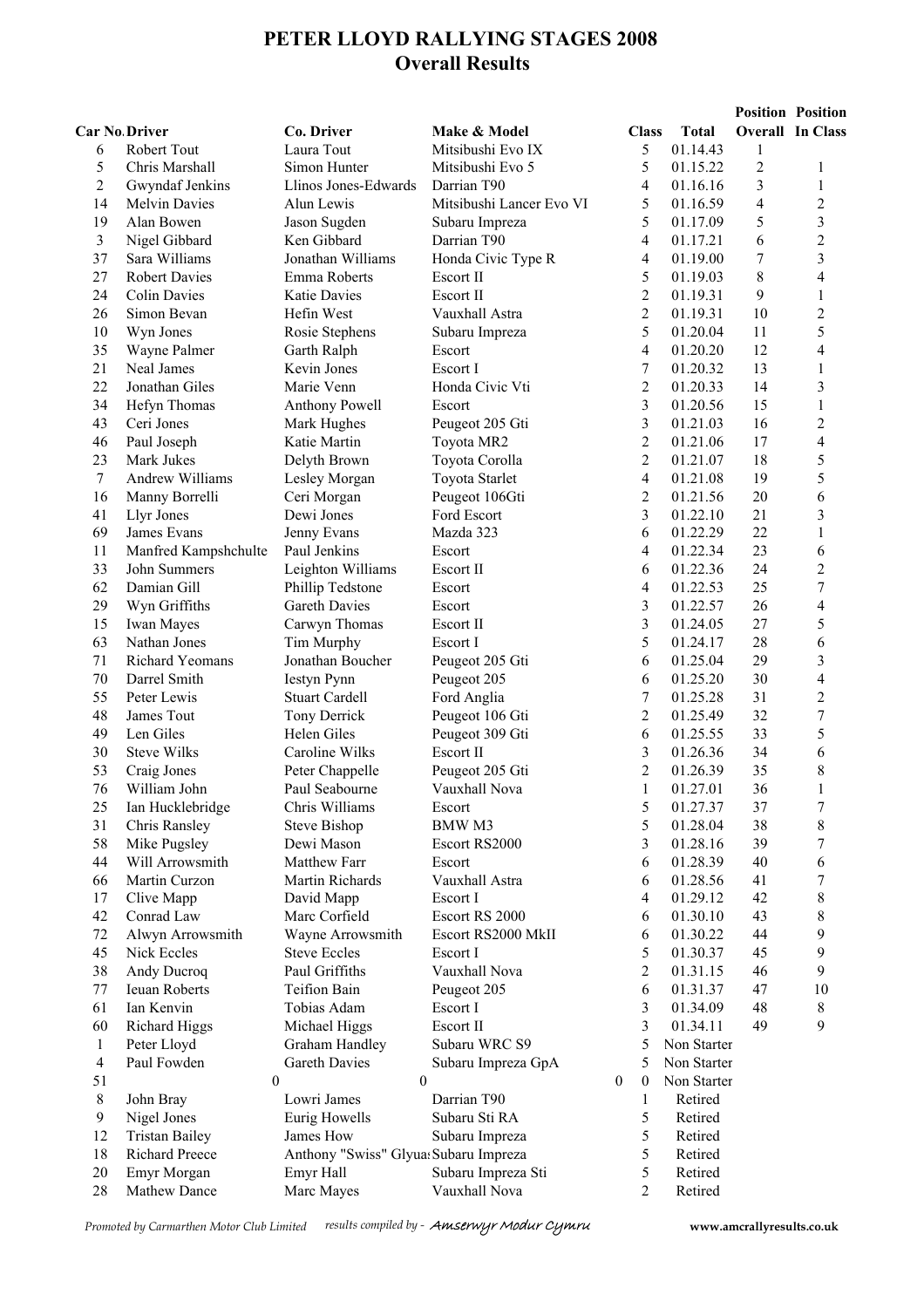# **PETER LLOYD RALLYING STAGES 2008 Overall Results**

|                      |                        |                     |                    |              |              | <b>Position Position</b> |
|----------------------|------------------------|---------------------|--------------------|--------------|--------------|--------------------------|
| <b>Car No Driver</b> |                        | Co. Driver          | Make & Model       | <b>Class</b> | <b>Total</b> | <b>Overall In Class</b>  |
| 32                   | Ben Gunn               | Aubrey Bage         | Vauxhall Corsa     |              | Retired      |                          |
| 36                   | <b>Steven Hicks</b>    | Graham Hicks        | Vauxhall Corsa     | 2            | Retired      |                          |
| 39                   | Philip Turner          | Simon Anthony       | Subaru Impreza     | 5            | Retired      |                          |
| 40                   | Neil Pugh              | Carys Lennon        | Talbot Sunbeam     | 3            | Retired      |                          |
| 47                   | John Davies            | Tim James           | Mitsibushi Evo 4   | 5            | Retired      |                          |
| 50                   | Nathan Davies          | Andy Murphy         | Vauxhall Nova      | 1            | Retired      |                          |
| 52                   | Stephen Davis          | Jamie Jones         | Escort II          | 3            | Retired      |                          |
| 54                   | Mark Hatton            | Becky Hatton        | Rover 216 Gti      | 2            | Retired      |                          |
| 56                   | Ben Evans              | Richard Blethyn     | Escort             | 3            | Retired      |                          |
| 57                   | Phillip Jones          | Ian Jury            | Peugeot 205 Gti    | 2            | Retired      |                          |
| 59                   | Anthony King           | Stephen King        | Subaru Impreza     | 5            | Retired      |                          |
| 64                   | Eirian Joyner          | Howard Joyner       | Toyota Corolla Gti | 2            | Retired      |                          |
| 65                   | <b>Barry Jones</b>     | Chris Williams      | Escort             | 6            | Retired      |                          |
| 67                   | Anwen Lloyd            | Gweneira Davies     | MG ZR              | 1            | Retired      |                          |
| 68                   | Karen Morgan           | James Martin        | Peugeot 205        | 1            | Retired      |                          |
| 73                   | Geraint Tandy          | David Tandy         | Peugeot 205        | 2            | Retired      |                          |
| 74                   | <b>Brynmor Carroll</b> | Dylan James         | Vauxhall Astra     | 3            | Retired      |                          |
| 75                   | Matthew Wood-Griffiths | Darren Morris       | Peugeot 205 Gti    | 2            | Retired      |                          |
| 78                   | Mark Jones             | <b>Shaun Davies</b> | Escort II          | 6            | Retired      |                          |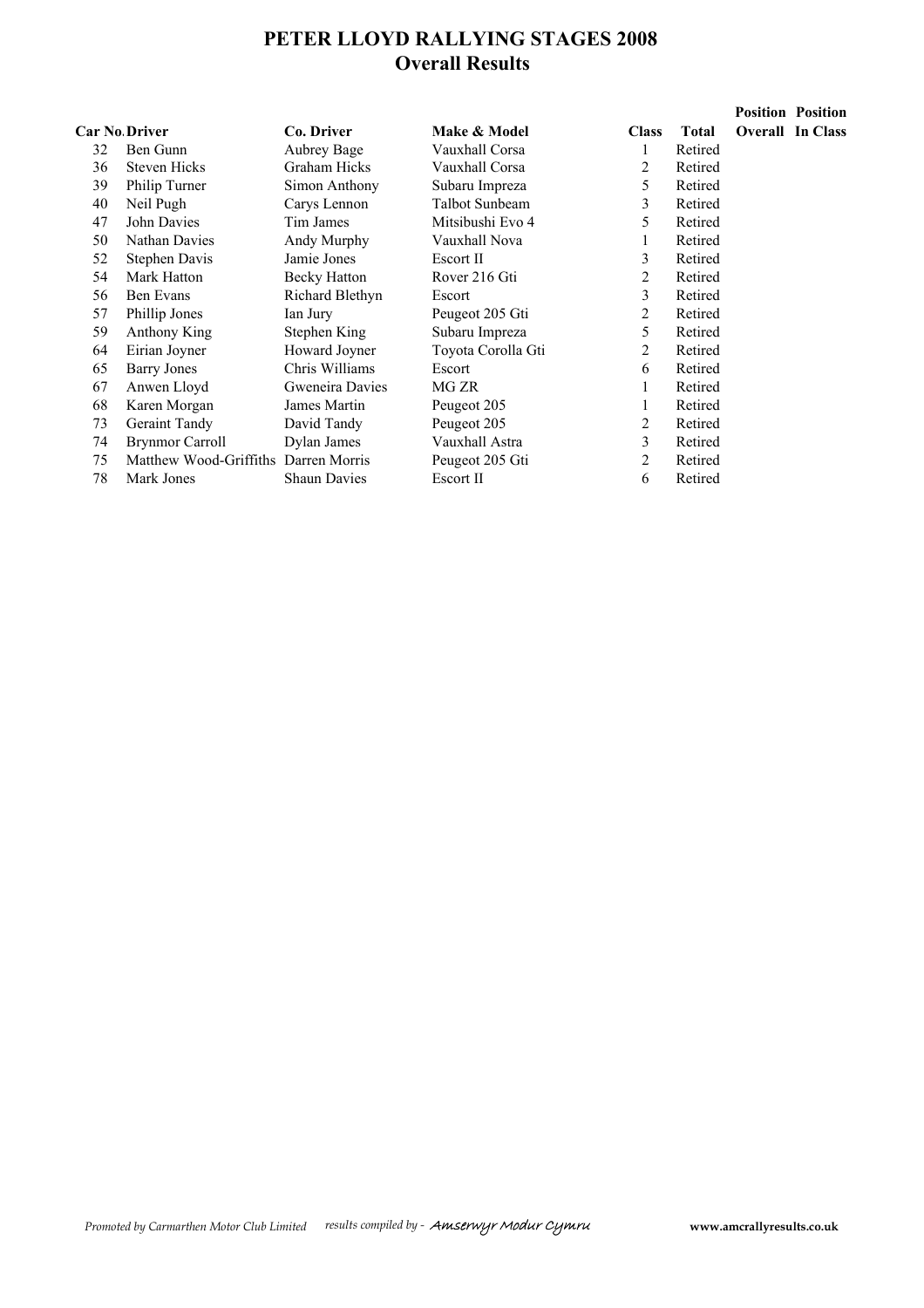# **PETER LLOYD RALLYING STAGES 2008 Results in Car No Order**

|                          |         |         |         |         |         |         |       |              |                  | <b>Position Position</b> |
|--------------------------|---------|---------|---------|---------|---------|---------|-------|--------------|------------------|--------------------------|
| Car No.                  | Stage 1 | Stage 2 | Stage 3 | Stage 4 | Stage 5 | Stage 6 | Other | <b>Total</b> |                  | <b>Overall In Class</b>  |
| 1                        | 00.00   | 00.00   | 00.00   | 00.00   | 00.00   | 00.00   | 00.00 | Non Starter  |                  |                          |
| $\sqrt{2}$               | 13.27   | 13.07   | 14.42   | 14.43   | 10.25   | 09.52   | 00.00 | 01.16.16     | $\mathfrak{Z}$   | $\,1$                    |
| $\overline{\mathbf{3}}$  | 13.55   | 13.10   | 15.37   | 14.42   | 09.58   | 09.59   | 00.00 | 01.17.21     | 6                | $\overline{2}$           |
| $\overline{\mathcal{L}}$ | 00.00   | 00.00   | 00.00   | 00.00   | 00.00   | 00.00   | 00.00 | Non Starter  |                  |                          |
| $\sqrt{5}$               | 13.43   | 12.58   | 15.08   | 14.20   | 09.35   | 09.38   | 00.00 | 01.15.22     | $\boldsymbol{2}$ | $\,1$                    |
| 6                        | 13.47   | 13.02   | 14.39   | 14.14   | 09.35   | 09.26   | 00.00 | 01.14.43     | $\mathbf{1}$     |                          |
| $\boldsymbol{7}$         | 14.29   | 14.08   | 16.04   | 15.57   | 10.14   | 10.16   | 00.00 | 01.21.08     | 19               | 5                        |
| $8\,$                    | 14.32   | 13.18   | 15.17   | 00.00   | 00.00   | 00.00   | 00.00 | Retired      |                  |                          |
| 9                        | 13.40   | 13.15   | 23.00   | 00.00   | 00.00   | 00.00   | 00.20 | Retired      |                  |                          |
| 10                       | 13.51   | 14.49   | 15.44   | 15.04   | 10.07   | 10.29   | 00.00 | 01.20.04     | 11               | $\sqrt{5}$               |
| 11                       | 13.48   | 13.47   | 19.29   | 14.45   | 10.04   | 10.41   | 00.00 | 01.22.34     | 23               | 6                        |
| 12                       | 13.58   | 00.00   | 00.00   | 00.00   | 00.00   | 00.00   | 00.00 | Retired      |                  |                          |
|                          |         |         |         |         |         |         |       |              | $\overline{4}$   |                          |
| 14                       | 13.59   | 13.43   | 15.17   | 14.41   | 09.40   | 09.39   | 00.00 | 01.16.59     |                  | $\overline{c}$           |
| 15                       | 14.13   | 13.45   | 15.45   | 17.02   | 12.24   | 10.56   | 00.00 | 01.24.05     | 27               | 5                        |
| 16                       | 14.32   | 13.50   | 16.22   | 15.53   | 10.39   | 10.40   | 00.00 | 01.21.56     | $20\,$           | $\sqrt{6}$               |
| 17                       | 14.16   | 14.04   | 23.00   | 16.16   | 10.28   | 11.08   | 00.00 | 01.29.12     | 42               | $8\,$                    |
| 18                       | 00.00   | 00.00   | 00.00   | 00.00   | 00.00   | 00.00   | 00.00 | Retired      |                  |                          |
| 19                       | 14.03   | 13.16   | 15.22   | 14.42   | 09.48   | 09.58   | 00.00 | 01.17.09     | $\sqrt{5}$       | $\overline{3}$           |
| $20\,$                   | 13.50   | 15.01   | 00.00   | 00.00   | 00.00   | 00.00   | 00.00 | Retired      |                  |                          |
| 21                       | 14.21   | 14.11   | 15.36   | 15.29   | 10.31   | 10.24   | 00.00 | 01.20.32     | 13               | $\,1\,$                  |
| 22                       | 14.31   | 14.02   | 15.54   | 15.24   | 10.16   | 10.26   | 00.00 | 01.20.33     | 14               | $\overline{\mathbf{3}}$  |
| 23                       | 14.32   | 14.26   | 15.50   | 15.40   | 10.19   | 10.20   | 00.00 | 01.21.07     | 18               | 5                        |
| 24                       | 14.13   | 13.48   | 15.28   | 15.07   | 10.19   | 10.36   | 00.00 | 01.19.31     | $\mathbf{9}$     | $\,1$                    |
| 25                       | 15.10   | 14.26   | 16.15   | 16.47   | 13.36   | 11.23   | 00.00 | 01.27.37     | 37               | $\sqrt{ }$               |
| 26                       | 14.24   | 13.44   | 15.37   | 15.20   | 10.13   | 10.13   | 00.00 | 01.19.31     | $10\,$           | $\overline{c}$           |
| 27                       | 14.08   | 13.41   | 15.28   | 15.16   | 10.12   | 10.18   | 00.00 | 01.19.03     | $8\,$            | $\overline{\mathbf{4}}$  |
| 28                       | 00.00   | 00.00   | 00.00   | 00.00   | 00.00   | 00.00   | 00.00 | Retired      |                  |                          |
| 29                       | 15.05   | 14.19   | 16.15   | 16.08   | 10.41   | 10.29   | 00.00 | 01.22.57     | 26               | $\overline{\mathbf{4}}$  |
| 30                       | 15.04   | 15.00   | 17.17   | 17.04   | 11.13   | 10.58   | 00.00 | 01.26.36     | 34               | $\sqrt{6}$               |
| 31                       | 21.00   | 15.00   | 15.40   | 15.51   | 10.23   | 10.10   | 00.00 | 01.28.04     | 38               | $\,$ $\,$                |
| 32                       | 00.00   | 00.00   | 00.00   | 00.00   | 00.00   | 00.00   | 00.00 | Retired      |                  |                          |
| 33                       | 14.17   | 13.58   | 15.50   | 17.05   | 11.03   | 10.23   | 00.00 | 01.22.36     | 24               | $\overline{c}$           |
| 34                       | 14.31   | 14.04   | 15.52   | 15.39   | 10.26   | 10.24   | 00.00 | 01.20.56     | 15               | $\,1$                    |
| 35                       | 14.20   | 13.56   | 15.32   | 16.01   | 10.16   | 10.15   | 00.00 | 01.20.20     | 12               | $\overline{\mathbf{4}}$  |
| 36                       | 15.23   | 21.00   | 00.00   | 00.00   | 00.00   | 00.00   | 00.00 | Retired      |                  |                          |
| 37                       | 14.14   | 13.47   | 15.09   | 15.33   | 10.14   | 10.03   | 00.00 | 01.19.00     | $\boldsymbol{7}$ | $\mathfrak{Z}$           |
| 38                       | 14.41   | 21.00   | 16.37   | 17.01   | 11.09   | 10.47   | 00.00 | 01.31.15     | 46               | 9                        |
|                          |         |         |         |         | 00.00   |         |       | Retired      |                  |                          |
| 39                       | 14.58   | 18.15   | 22.04   | 00.00   |         | 00.00   | 00.00 |              |                  |                          |
| 40                       | 16.07   | 00.00   | 00.00   | 00.00   | 00.00   | 00.00   | 00.00 | Retired      |                  |                          |
| 41                       | 14.50   | 14.01   | 15.49   | 15.53   | 10.47   | 10.50   | 00.00 | 01.22.10     | 21               | $\sqrt{3}$               |
| 42                       | 15.49   | 19.36   | 16.34   | 16.30   | 10.55   | 10.46   | 00.00 | 01.30.10     | 43               | $\,$ $\,$                |
| 43                       | 14.39   | 14.19   | 15.40   | 15.37   | 10.24   | 10.24   | 00.00 | 01.21.03     | 16               | $\overline{c}$           |
| 44                       | 14.29   | 14.47   | 22.02   | 15.55   | 10.38   | 10.48   | 00.00 | 01.28.39     | 40               | 6                        |
| 45                       | 21.00   | 15.22   | 16.36   | 16.09   | 10.55   | 10.35   | 00.00 | 01.30.37     | 45               | $\mathbf{9}$             |
| 46                       | 14.26   | 14.09   | 15.32   | 16.33   | 10.12   | 10.14   | 00.00 | 01.21.06     | 17               | $\overline{4}$           |
| 47                       | 00.00   | 00.00   | 00.00   | 00.00   | 00.00   | 00.00   | 00.00 | Retired      |                  |                          |
| 48                       | 15.25   | 14.48   | 16.45   | 16.44   | 11.01   | 11.06   | 00.00 | 01.25.49     | 32               | $\sqrt{ }$               |
| 49                       | 15.00   | 15.29   | 16.38   | 16.48   | 11.05   | 10.55   | 00.00 | 01.25.55     | 33               | 5                        |
| 50                       | 15.51   | 00.00   | 00.00   | 00.00   | 00.00   | 00.00   | 00.00 | Retired      |                  |                          |
| 51                       | 00.00   | 00.00   | 00.00   | 00.00   | 00.00   | 00.00   | 00.00 | Non Starter  |                  |                          |
| 52                       | 15.15   | 00.00   | 00.00   | 00.00   | 00.00   | 00.00   | 00.00 | Retired      |                  |                          |
| 53                       | 17.19   | 14.25   | 15.32   | 18.12   | 10.32   | 10.39   | 00.00 | 01.26.39     | 35               | $\,$ $\,$                |
| 54                       | 00.00   | 00.00   | 00.00   | 00.00   | 00.00   | 00.00   | 00.00 | Retired      |                  |                          |
| 55                       | 15.26   | 14.54   | 16.43   | 16.27   | 10.57   | 11.01   | 00.00 | 01.25.28     | 31               | $\boldsymbol{2}$         |
| 56                       | 20.09   | 16.37   | 23.00   | 00.00   | 00.00   | 00.00   | 00.00 | Retired      |                  |                          |
| 57                       | 15.37   | 15.30   | 18.02   | 00.00   | 00.00   | 00.00   | 00.00 | Retired      |                  |                          |
| 58                       | 15.53   | 15.38   | 17.02   | 16.57   | 11.17   | 11.29   | 00.00 | 01.28.16     | 39               | $\boldsymbol{7}$         |
| 59                       | 16.03   | 00.00   | 00.00   | 00.00   | 00.00   | 00.00   | 00.00 | Retired      |                  |                          |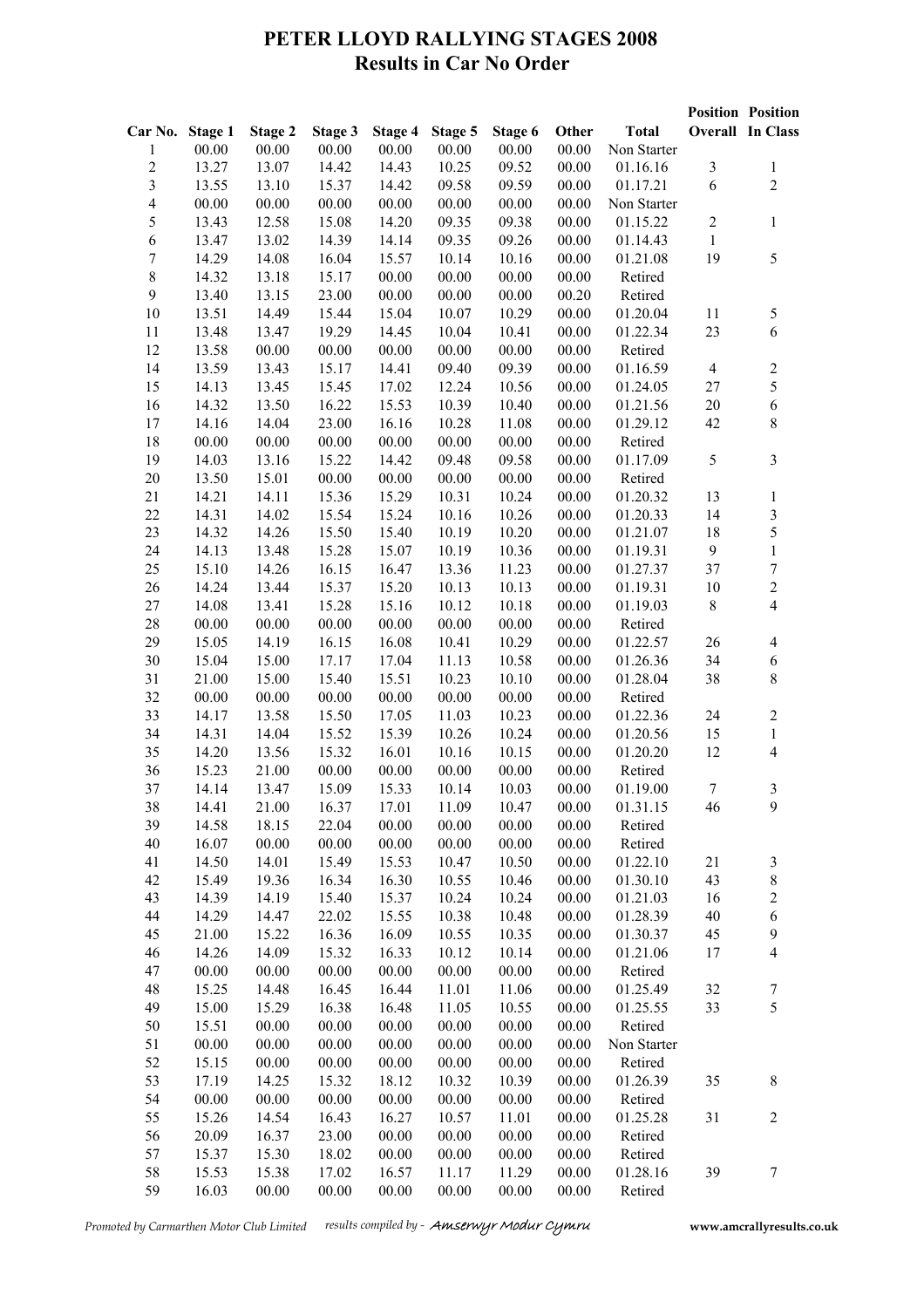# **PETER LLOYD RALLYING STAGES 2008 Results in Car No Order**

|         |         |         |         |         |         |         |       |              |    | <b>Position Position</b> |
|---------|---------|---------|---------|---------|---------|---------|-------|--------------|----|--------------------------|
| Car No. | Stage 1 | Stage 2 | Stage 3 | Stage 4 | Stage 5 | Stage 6 | Other | <b>Total</b> |    | <b>Overall</b> In Class  |
| 60      | 16.45   | 16.42   | 18.25   | 18.12   | 12.00   | 12.07   | 00.00 | 01.34.11     | 49 | 9                        |
| 61      | 21.00   | 15.43   | 17.28   | 17.31   | 11.31   | 10.56   | 00.00 | 01.34.09     | 48 | 8                        |
| 62      | 15.06   | 14.19   | 15.55   | 15.36   | 10.46   | 11.11   | 00.00 | 01.22.53     | 25 | $\overline{7}$           |
| 63      | 14.43   | 14.00   | 15.39   | 15.49   | 13.36   | 10.30   | 00.00 | 01.24.17     | 28 | 6                        |
| 64      | 00.00   | 00.00   | 00.00   | 00.00   | 00.00   | 00.00   | 00.00 | Retired      |    |                          |
| 65      | 13.58   | 13.56   | 00.00   | 00.00   | 00.00   | 00.00   | 00.00 | Retired      |    |                          |
| 66      | 15.11   | 14.34   | 16.09   | 16.00   | 11.02   | 16.00   | 00.00 | 01.28.56     | 41 | 7                        |
| 67      | 15.52   | 15.22   | 17.39   | 17.36   | 11.44   | 00.00   | 00.00 | Retired      |    |                          |
| 68      | 17.00   | 16.43   | 00.00   | 00.00   | 00.00   | 00.00   | 00.00 | Retired      |    |                          |
| 69      | 14.51   | 14.23   | 15.57   | 16.08   | 10.35   | 10.35   | 00.00 | 01.22.29     | 22 | 1                        |
| 70      | 15.26   | 14.55   | 16.30   | 16.26   | 11.09   | 10.54   | 00.00 | 01.25.20     | 30 | $\overline{\mathcal{A}}$ |
| 71      | 15.05   | 14.38   | 16.47   | 16.29   | 11.01   | 11.04   | 00.00 | 01.25.04     | 29 | 3                        |
| 72      | 15.19   | 15.03   | 16.57   | 16.38   | 15.20   | 11.05   | 00.00 | 01.30.22     | 44 | 9                        |
| 73      | 14.44   | 13.53   | 00.00   | 00.00   | 00.00   | 00.00   | 00.00 | Retired      |    |                          |
| 74      | 00.00   | 00.00   | 00.00   | 00.00   | 00.00   | 00.00   | 00.00 | Retired      |    |                          |
| 75      | 20.37   | 15.46   | 17.53   | 17.51   | 00.00   | 00.00   | 00.00 | Retired      |    |                          |
| 76      | 15.28   | 14.54   | 16.59   | 16.43   | 11.31   | 11.26   | 00.00 | 01.27.01     | 36 | 1                        |
| 77      | 16.21   | 16.00   | 18.03   | 17.04   | 12.09   | 12.00   | 00.00 | 01.31.37     | 47 | 10                       |
| 78      | 15.09   | 17.58   | 16.10   | 00.00   | 00.00   | 00.00   | 00.00 | Retired      |    |                          |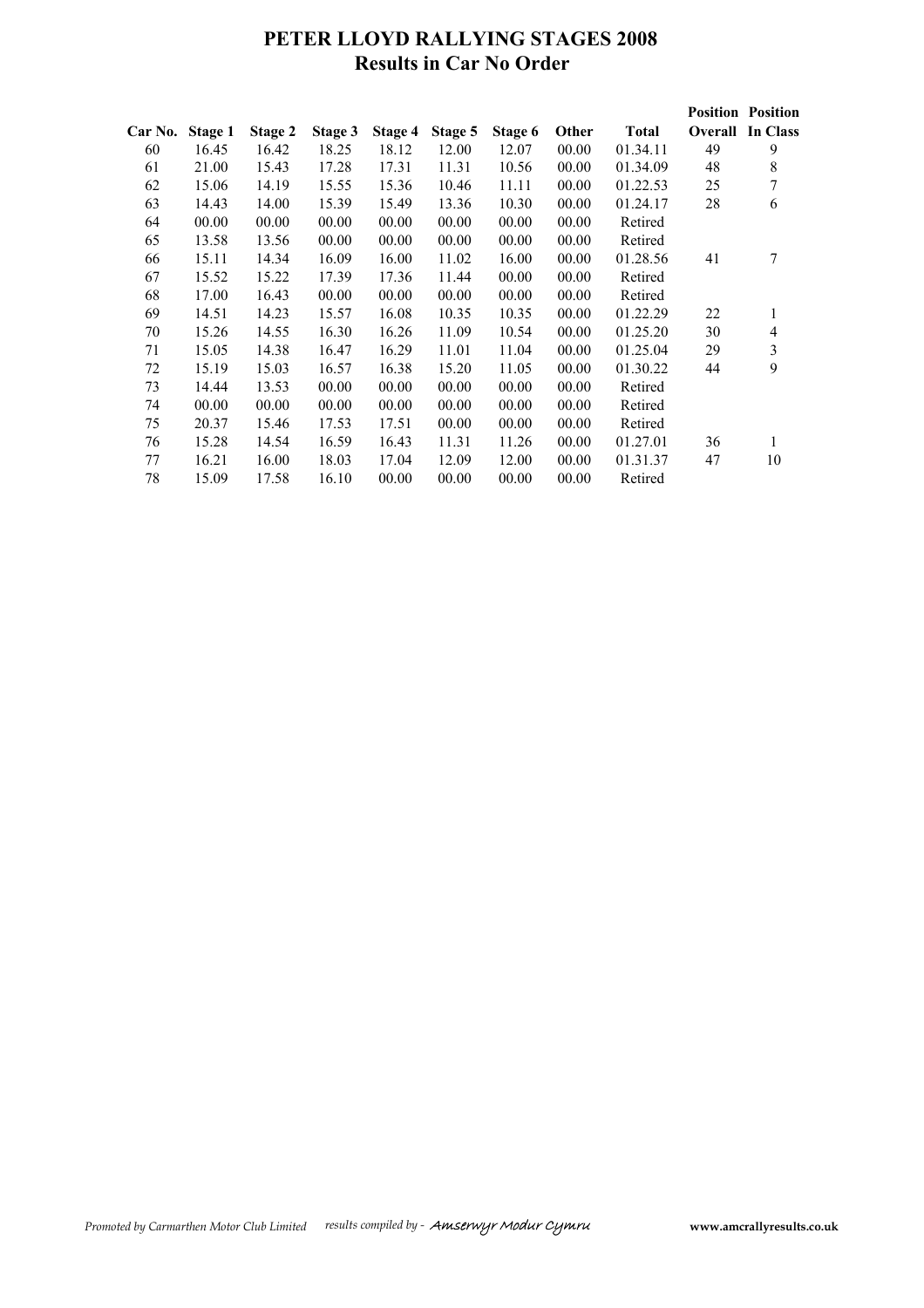# **PETER LLOYD RALLYING STAGES 2008 Results in Class Order**

|                |               |                   |                |              |          | <b>Position</b> | <b>Position In</b> |
|----------------|---------------|-------------------|----------------|--------------|----------|-----------------|--------------------|
| Car No. Driver |               | <b>Co. Driver</b> | Make & Model   | <b>Class</b> | Total    | <b>Overall</b>  | <b>Class</b>       |
| 76             | William John  | Paul Seabourne    | Vauxhall Nova  |              | 01.27.01 | 36              |                    |
| 8              | John Brav     | Lowri James       | Darrian T90    |              | Retired  |                 |                    |
| 32             | Ben Gunn      | Aubrey Bage       | Vauxhall Corsa |              | Retired  |                 |                    |
| 50             | Nathan Davies | Andy Murphy       | Vauxhall Nova  |              | Retired  |                 |                    |
| 67             | Anwen Lloyd   | Gweneira Davies   | MG ZR          |              | Retired  |                 |                    |
| 68             | Karen Morgan  | James Martin      | Peugeot 205    |              | Retired  |                 |                    |

|                       |                                      |                     |                    |                |          | <b>Position</b> | <b>Position In</b> |
|-----------------------|--------------------------------------|---------------------|--------------------|----------------|----------|-----------------|--------------------|
| <b>Car No. Driver</b> |                                      | Co. Driver          | Make & Model       | <b>Class</b>   | Total    | Overall         | <b>Class</b>       |
| 24                    | <b>Colin Davies</b>                  | <b>Katie Davies</b> | Escort II          | 2              | 01.19.31 | 9               |                    |
| 26                    | Simon Bevan                          | Hefin West          | Vauxhall Astra     | 2              | 01.19.31 | 10              | 2                  |
| 22                    | Jonathan Giles                       | Marie Venn          | Honda Civic Vti    | 2              | 01.20.33 | 14              | 3                  |
| 46                    | Paul Joseph                          | Katie Martin        | Toyota MR2         | 2              | 01.21.06 | 17              | 4                  |
| 23                    | Mark Jukes                           | Delyth Brown        | Toyota Corolla     | $\overline{2}$ | 01.21.07 | 18              | 5                  |
| 16                    | Manny Borrelli                       | Ceri Morgan         | Peugeot 106Gti     | 2              | 01.21.56 | 20              | 6                  |
| 48                    | James Tout                           | Tony Derrick        | Peugeot 106 Gti    | 2              | 01.25.49 | 32              |                    |
| 53                    | Craig Jones                          | Peter Chappelle     | Peugeot 205 Gti    | 2              | 01.26.39 | 35              | 8                  |
| 38                    | Andy Ducroq                          | Paul Griffiths      | Vauxhall Nova      | 2              | 01.31.15 | 46              | 9                  |
| 28                    | <b>Mathew Dance</b>                  | Marc Mayes          | Vauxhall Nova      | 2              | Retired  |                 |                    |
| 36                    | <b>Steven Hicks</b>                  | Graham Hicks        | Vauxhall Corsa     | 2              | Retired  |                 |                    |
| 54                    | Mark Hatton                          | <b>Becky Hatton</b> | Rover 216 Gti      | 2              | Retired  |                 |                    |
| 57                    | Phillip Jones                        | Ian Jury            | Peugeot 205 Gti    | $\overline{2}$ | Retired  |                 |                    |
| 64                    | Eirian Joyner                        | Howard Joyner       | Toyota Corolla Gti | $\overline{2}$ | Retired  |                 |                    |
| 73                    | <b>Geraint Tandy</b>                 | David Tandy         | Peugeot 205        | 2              | Retired  |                 |                    |
| 75                    | Matthew Wood-Griffiths Darren Morris |                     | Peugeot 205 Gti    | $\overline{2}$ | Retired  |                 |                    |

|                       |                        |                      |                  |              |              | <b>Position</b> | <b>Position In</b> |
|-----------------------|------------------------|----------------------|------------------|--------------|--------------|-----------------|--------------------|
| <b>Car No. Driver</b> |                        | Co. Driver           | Make & Model     | <b>Class</b> | <b>Total</b> | <b>Overall</b>  | <b>Class</b>       |
| 34                    | Hefyn Thomas           | Anthony Powell       | Escort           | 3            | 01.20.56     | 15              |                    |
| 43                    | Ceri Jones             | Mark Hughes          | Peugeot 205 Gti  | 3            | 01.21.03     | 16              | 2                  |
| 41                    | Llyr Jones             | Dewi Jones           | Ford Escort      | 3            | 01.22.10     | 21              | 3                  |
| 29                    | Wyn Griffiths          | <b>Gareth Davies</b> | Escort           | 3            | 01.22.57     | 26              | 4                  |
| 15                    | Iwan Mayes             | Carwyn Thomas        | <b>Escort II</b> | 3            | 01.24.05     | 27              |                    |
| 30                    | <b>Steve Wilks</b>     | Caroline Wilks       | Escort II        | 3            | 01.26.36     | 34              | 6                  |
| 58                    | Mike Pugsley           | Dewi Mason           | Escort RS2000    | 3            | 01.28.16     | 39              |                    |
| 61                    | Ian Kenvin             | Tobias Adam          | Escort I         | 3            | 01.34.09     | 48              | 8                  |
| 60                    | <b>Richard Higgs</b>   | Michael Higgs        | Escort II        | 3            | 01.34.11     | 49              | 9                  |
| 40                    | Neil Pugh              | Carys Lennon         | Talbot Sunbeam   | 3            | Retired      |                 |                    |
| 52                    | <b>Stephen Davis</b>   | Jamie Jones          | Escort II        | 3            | Retired      |                 |                    |
| 56                    | Ben Evans              | Richard Blethyn      | Escort           | 3            | Retired      |                 |                    |
| 74                    | <b>Brynmor Carroll</b> | Dylan James          | Vauxhall Astra   | 3            | Retired      |                 |                    |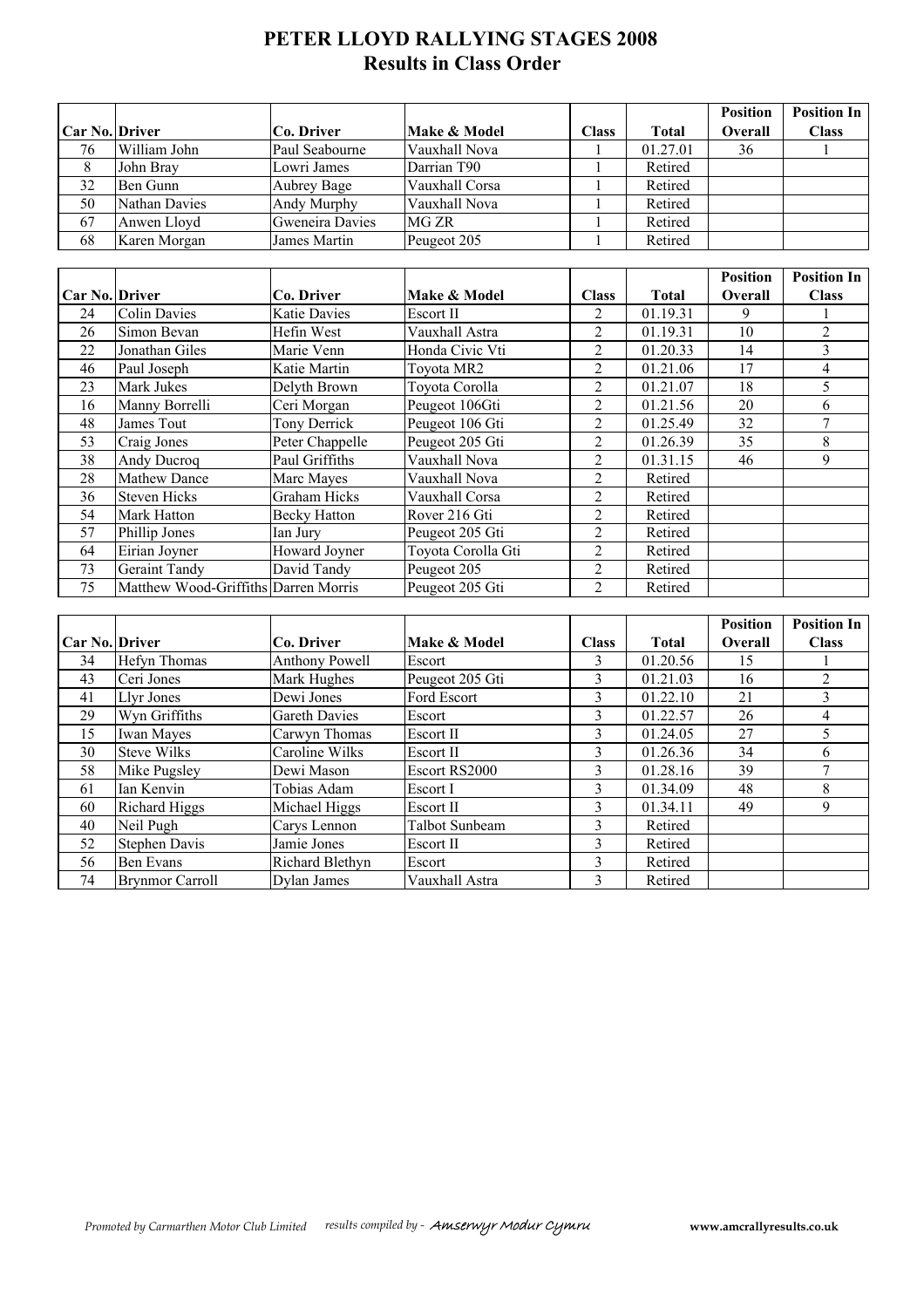# **PETER LLOYD RALLYING STAGES 2008 Results in Class Order**

|                 |                        |                                    |                          |                         |              | <b>Position</b> | <b>Position In</b>      |
|-----------------|------------------------|------------------------------------|--------------------------|-------------------------|--------------|-----------------|-------------------------|
| Car No. Driver  |                        | Co. Driver                         | Make & Model             | <b>Class</b>            | <b>Total</b> | Overall         | <b>Class</b>            |
| $\overline{2}$  | Gwyndaf Jenkins        | Llinos Jones-Edwards Darrian T90   |                          | 4                       | 01.16.16     | 3               |                         |
| $\overline{3}$  | Nigel Gibbard          | Ken Gibbard                        | Darrian T90              | 4                       | 01.17.21     | $\overline{6}$  | $\overline{2}$          |
| 37              | Sara Williams          | Jonathan Williams                  | Honda Civic Type R       | $\overline{\mathbf{4}}$ | 01.19.00     | $\overline{7}$  | $\overline{3}$          |
| 35              | Wayne Palmer           | Garth Ralph                        | Escort                   | $\overline{\mathbf{4}}$ | 01.20.20     | 12              | $\overline{\mathbf{4}}$ |
| $\tau$          | <b>Andrew Williams</b> | Lesley Morgan                      | <b>Toyota Starlet</b>    | 4                       | 01.21.08     | 19              | 5                       |
| 11              | Manfred Kampshchulte   | Paul Jenkins                       | Escort                   | $\overline{\mathbf{4}}$ | 01.22.34     | 23              | 6                       |
| $\overline{62}$ | Damian Gill            | Phillip Tedstone                   | Escort                   | 4                       | 01.22.53     | $\overline{25}$ | $\overline{7}$          |
| 17              | Clive Mapp             | David Mapp                         | Escort I                 | $\overline{\mathbf{4}}$ | 01.29.12     | 42              | 8                       |
|                 |                        |                                    |                          |                         |              |                 |                         |
|                 |                        |                                    |                          |                         |              | <b>Position</b> | <b>Position In</b>      |
| Car No. Driver  |                        | Co. Driver                         | Make & Model             | <b>Class</b>            | <b>Total</b> | Overall         | <b>Class</b>            |
| 6               | <b>Robert Tout</b>     | Laura Tout                         | Mitsibushi Evo IX        | 5                       | 01.14.43     |                 |                         |
| 5               | Chris Marshall         | Simon Hunter                       | Mitsibushi Evo 5         | 5                       | 01.15.22     | $\overline{2}$  | $\mathbf{1}$            |
| 14              | <b>Melvin Davies</b>   | Alun Lewis                         | Mitsibushi Lancer Evo VI | 5                       | 01.16.59     | $\overline{4}$  | $\sqrt{2}$              |
| 19              | Alan Bowen             | Jason Sugden                       | Subaru Impreza           | 5                       | 01.17.09     | 5               | $\overline{3}$          |
| 27              | <b>Robert Davies</b>   | Emma Roberts                       | Escort II                | 5                       | 01.19.03     | $\overline{8}$  | $\overline{\mathbf{4}}$ |
| 10              | Wyn Jones              | Rosie Stephens                     | Subaru Impreza           | 5                       | 01.20.04     | 11              | 5                       |
| 63              | Nathan Jones           | Tim Murphy                         | Escort I                 | 5                       | 01.24.17     | $\overline{28}$ | 6                       |
| 25              | Ian Hucklebridge       | Chris Williams                     | Escort                   | 5                       | 01.27.37     | 37              | $\overline{7}$          |
| 31              | <b>Chris Ransley</b>   | <b>Steve Bishop</b>                | BMW M3                   | 5                       | 01.28.04     | $\overline{38}$ | 8                       |
| 45              | <b>Nick Eccles</b>     | <b>Steve Eccles</b>                | Escort I                 | 5                       | 01.30.37     | 45              | $\overline{9}$          |
| $\mathbf{1}$    | Peter Lloyd            | <b>Graham Handley</b>              | Subaru WRC S9            | 5                       | Non Starter  |                 |                         |
| $\overline{4}$  | Paul Fowden            | <b>Gareth Davies</b>               | Subaru Impreza GpA       | 5                       | Non Starter  |                 |                         |
| 9               | Nigel Jones            | Eurig Howells                      | Subaru Sti RA            | 5                       | Retired      |                 |                         |
| 12              | <b>Tristan Bailey</b>  | James How                          | Subaru Impreza           | 5                       | Retired      |                 |                         |
| 18              | <b>Richard Preece</b>  | Anthony "Swiss" Gly Subaru Impreza |                          | $\overline{5}$          | Retired      |                 |                         |
| 20              | Emyr Morgan            | Emyr Hall                          | Subaru Impreza Sti       | 5                       | Retired      |                 |                         |
| 39              | Philip Turner          | Simon Anthony                      | Subaru Impreza           | 5                       | Retired      |                 |                         |
| 47              | <b>John Davies</b>     | Tim James                          | Mitsibushi Evo 4         | 5                       | Retired      |                 |                         |
| 59              | Anthony King           | Stephen King                       | Subaru Impreza           | 5                       | Retired      |                 |                         |

|                       |                        |                     |                    |              |              | <b>Position</b> | <b>Position In</b> |
|-----------------------|------------------------|---------------------|--------------------|--------------|--------------|-----------------|--------------------|
| <b>Car No. Driver</b> |                        | Co. Driver          | Make & Model       | <b>Class</b> | <b>Total</b> | <b>Overall</b>  | <b>Class</b>       |
| 69                    | James Evans            | Jenny Evans         | Mazda 323          | 6            | 01.22.29     | 22              |                    |
| 33                    | John Summers           | Leighton Williams   | Escort II          | 6            | 01.22.36     | 24              |                    |
| 71                    | <b>Richard Yeomans</b> | Jonathan Boucher    | Peugeot 205 Gti    | 6            | 01.25.04     | 29              |                    |
| 70                    | Darrel Smith           | <b>Iestyn Pynn</b>  | Peugeot 205        | 6            | 01.25.20     | 30              | 4                  |
| 49                    | Len Giles              | Helen Giles         | Peugeot 309 Gti    | 6            | 01.25.55     | 33              |                    |
| 44                    | Will Arrowsmith        | Matthew Farr        | Escort             | 6            | 01.28.39     | 40              | 6                  |
| 66                    | Martin Curzon          | Martin Richards     | Vauxhall Astra     | 6            | 01.28.56     | 41              |                    |
| 42                    | Conrad Law             | Marc Corfield       | Escort RS 2000     | 6            | 01.30.10     | 43              | 8                  |
| 72                    | Alwyn Arrowsmith       | Wayne Arrowsmith    | Escort RS2000 MkII | 6            | 01.30.22     | 44              | 9                  |
| 77                    | <b>Ieuan Roberts</b>   | Teifion Bain        | Peugeot 205        | 6            | 01.31.37     | 47              | 10                 |
| 65                    | <b>Barry Jones</b>     | Chris Williams      | Escort             | 6            | Retired      |                 |                    |
| 78                    | Mark Jones             | <b>Shaun Davies</b> | Escort II          | 6            | Retired      |                 |                    |

| <b>Car No. Driver</b> |             | Co. Driver     | Make & Model | $\text{Class}$ | <b>Total</b> | <b>Position</b><br><b>Dverall</b> | <b>Position In</b><br>$\text{Class}$ |
|-----------------------|-------------|----------------|--------------|----------------|--------------|-----------------------------------|--------------------------------------|
| 21                    | Neal James  | Kevin Jones    | Escort I     |                | 01.20.32     |                                   |                                      |
|                       | Peter Lewis | Stuart Cardell | Ford Anglia  |                | 01.25.28     |                                   |                                      |